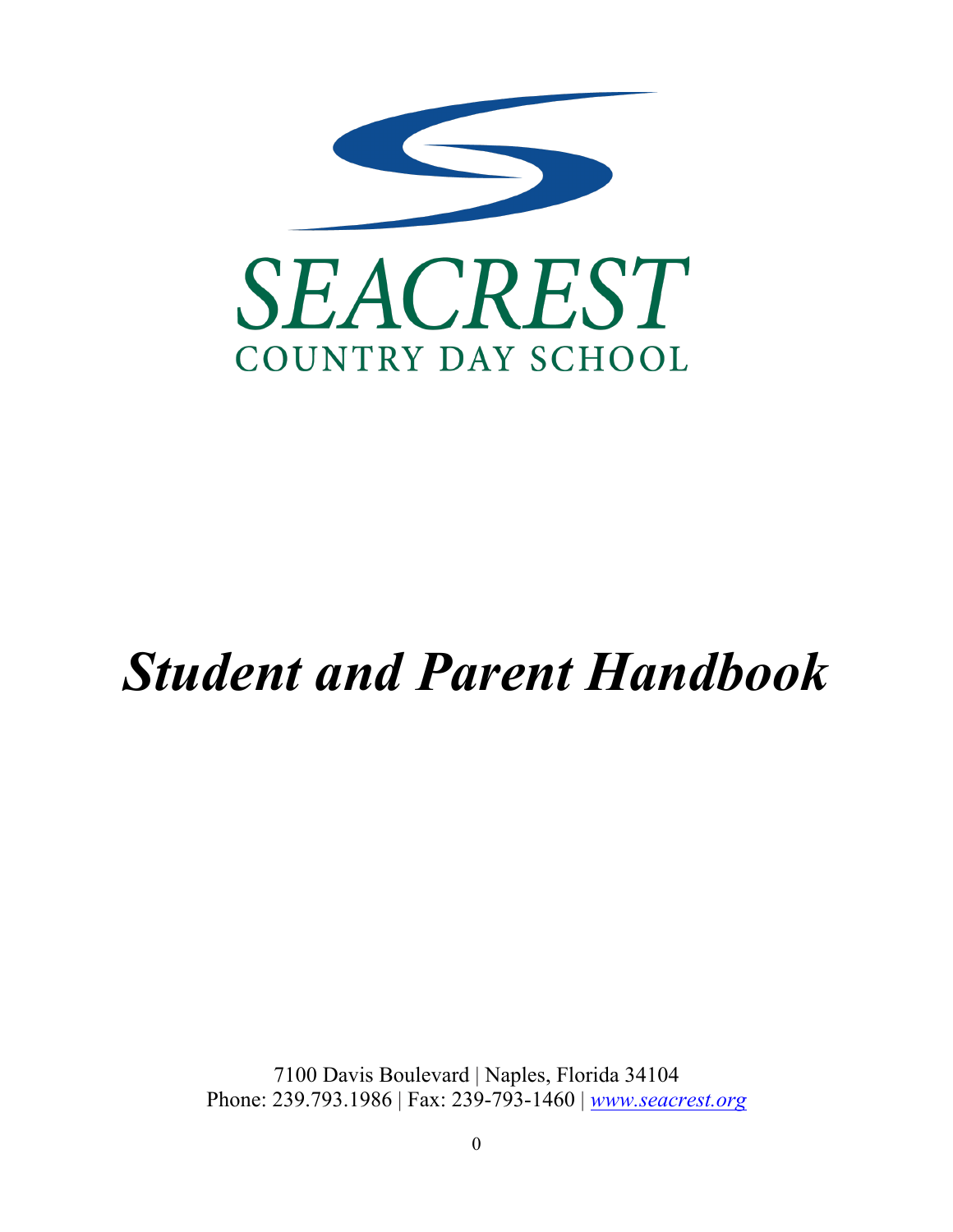## **Table of Contents**

| About Seacrest Country Day School          | $\overline{2}$ |
|--------------------------------------------|----------------|
| Academics                                  | 3              |
| Health and Safety                          | 9              |
| <b>General Policies</b>                    | 12             |
| Communications                             | 20             |
| Specific to Lower School                   | 21             |
| Specific to Middle and Upper Schools       | 21             |
| Specific to Upper School                   | 21             |
| <b>Seacrest School Social Expectations</b> | 22             |
| Dress Code                                 | 25             |
| Acceptable Use Policy                      | 28             |
| <b>Seacrest Song</b>                       | 31             |
| Athletic Handbook                          | (addendum)     |

Revised 8/2016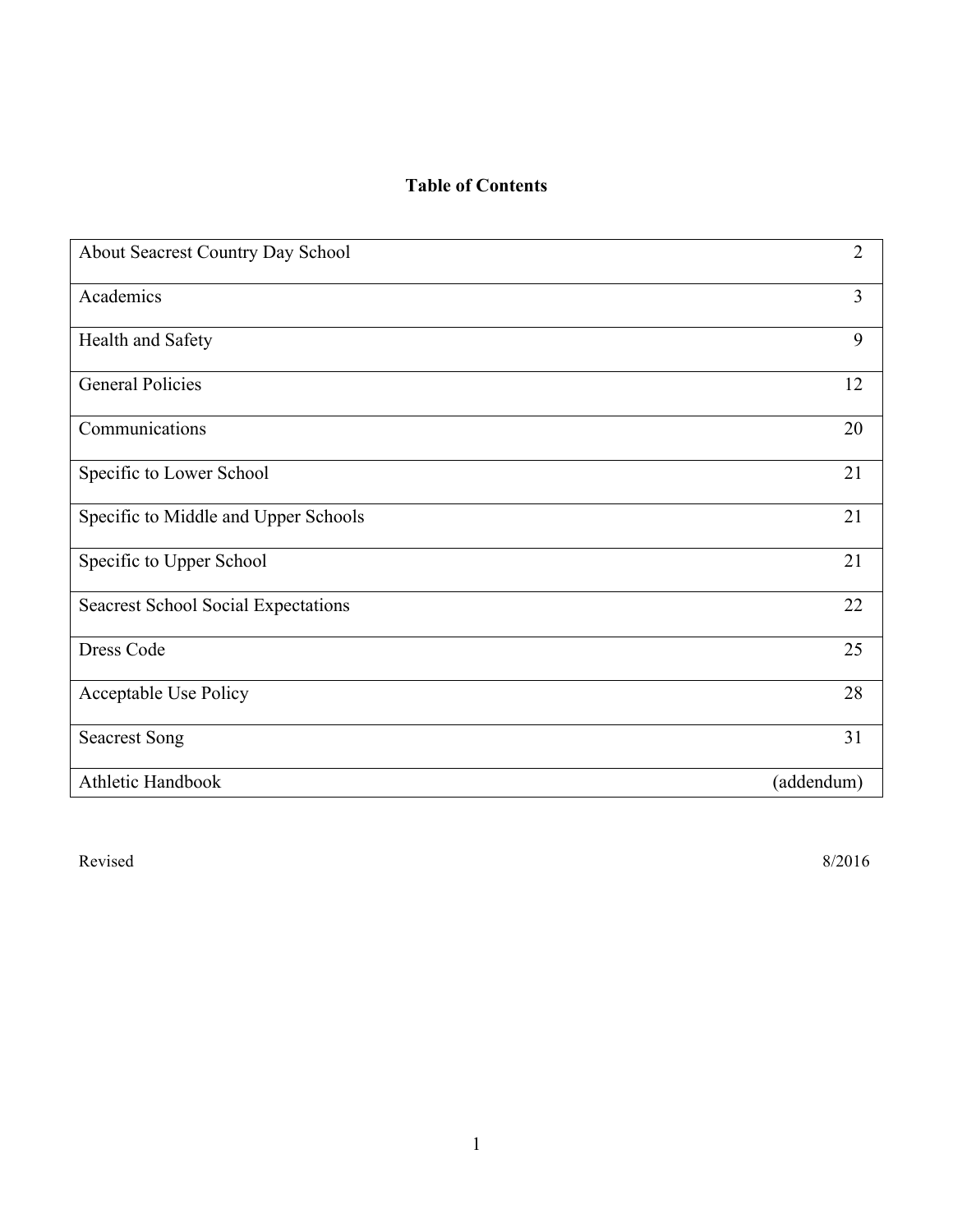# **ABOUT SEACREST COUNTRY DAY SCHOOL**

## **Mission**

Seacrest Country Day School fuels intellectual engagement, teaches ownership of the educational experience, cultivates quality of character, and inspires students to lead lives of significance.

## **Core Values**

The Seacrest Community believes in the power of:

**Intellectual Engagement** – Students are challenged each day to achieve their full academic potential; intellectual risk taking and creativity are expected and rewarded.

**Authentic Learning** – Students discover the intrinsic value of the learning process and joy in the attainment of knowledge for its own end.

**Collaboration and Integrative Thinking** - Students and teachers come together to learn, explore and discuss; wrestling with essential questions and real-world applications across disciplines leads to deeper overall understanding.

**Integrity and Community Responsibility** - Students count and are counted upon; they are responsible for their words, actions, and attitudes.

**Leadership, Empathy, and Service** - Students become leaders who understand the needs of others and harness the power of community to effect change and build lives of significance.

## **Notice of Nondiscriminatory Policy**

Seacrest School admits students of any race, color, religion, disability, national or ethnic origin to all the rights, privileges, programs, and activities generally accorded or made available to students at the school. It does not discriminate on the basis of race, color, religion, disability, age, sex, national origin, or ethnic origin in administration of its educational policies, admissions and employment policies, scholarship and financial aid programs, and athletic and other school-administered programs.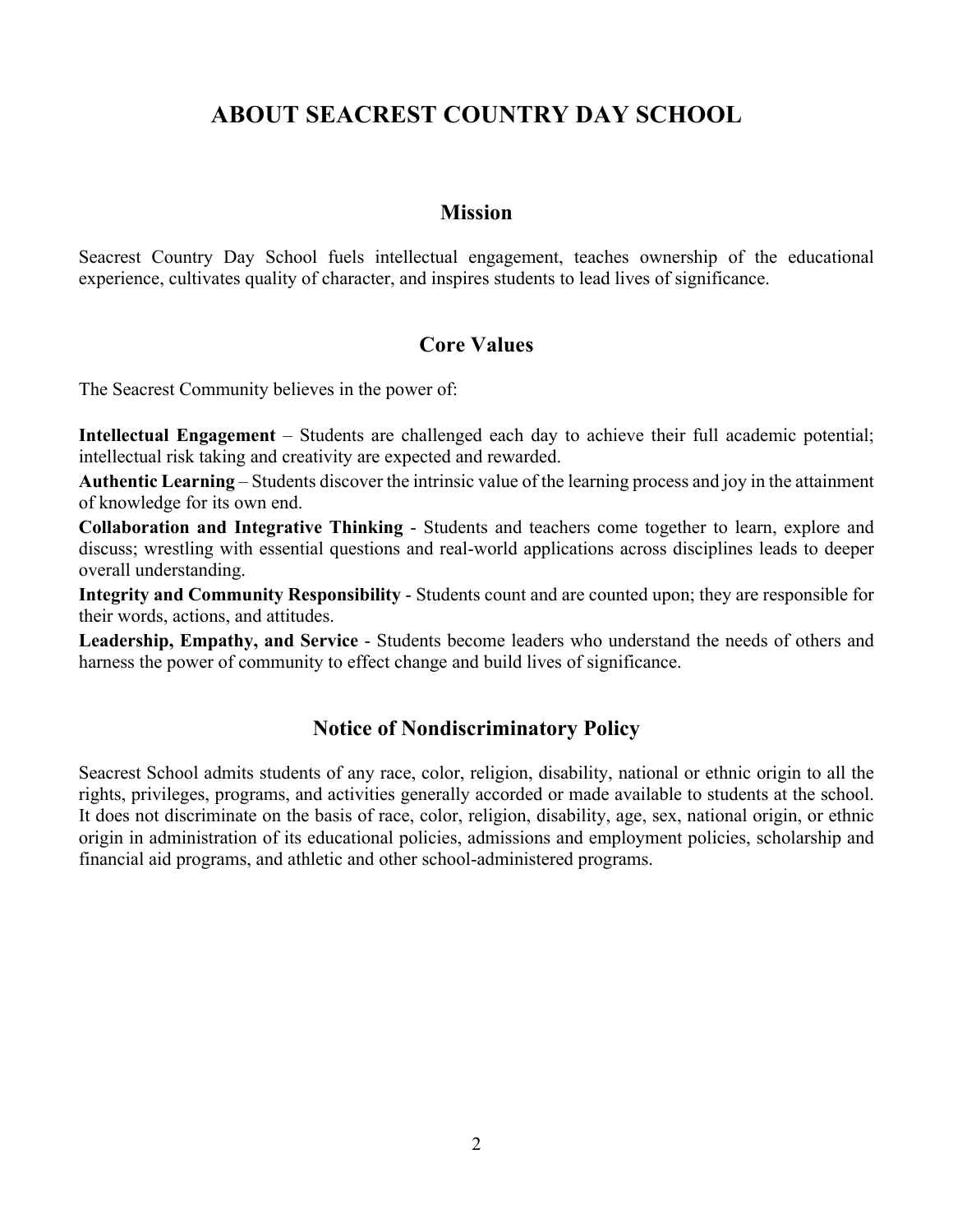# **ACADEMICS**

## **Statement on Academic Honesty (Middle and Upper Schools)**

Honesty and being honorable in all personal and academic endeavors is essential to the culture at Seacrest Country Day School. The strong relationships which serve as our foundation are forged through mutual respect and trust and supported by the integrity of all in the community.

Seacrest makes a deliberate effort to educate even our youngest learners about the importance of academic honesty and how to guard against plagiarism in all forms. We take great pride in the individual and collective efforts our students put forth to preserve both their and Seacrest Country Day School's academic integrity.

## **Homework and Planners**

#### **Lower School:**

A few minutes of simple homework several days a week beginning in first grade is to be expected. The amount of homework increases at a reasonable rate in subsequent years. Starting with second grade, homework will be assigned on a regular basis. The major goals for homework are to build selfresponsibility, to practice needed skills, and to expand learning. All students in grades 3-5 will be provided a planner in which to record homework assignments. The classroom teacher will review the proper use of the planner, and students will be expected to use this important study tool.

#### **Middle School:**

Homework is given to reinforce basic skills and to develop self-discipline and good study habits. Parents should expect all homework assignments to be recorded clearly and consistently in the student's daily planner.

The amount of homework generally increases from grade to grade. On average, parents can expect Middle School students to put in one to two hours each night on homework. Occasionally, it may be more or less. Please contact the teachers if your child states consistently that he or she has no homework or if it is taking an extraordinary amount of time.

Part of the usual homework includes reviewing for tests. This is a skill in itself and will be reviewed early in the year by each teacher, especially in grade 6. Effort will be made to see that students do not have more than two major tests on the same day. This does not include short quizzes.

A daily planner for each Middle School student is provided by Seacrest and is included in your supply fee. The purpose of the daily planner is simple—it helps students learn to organize and manage themselves according to a time schedule other than their own. Teachers will review the planner with students at the beginning of the School year to ensure proper use. Advisors will work with students to reinforce study skills, organization, and academic responsibility.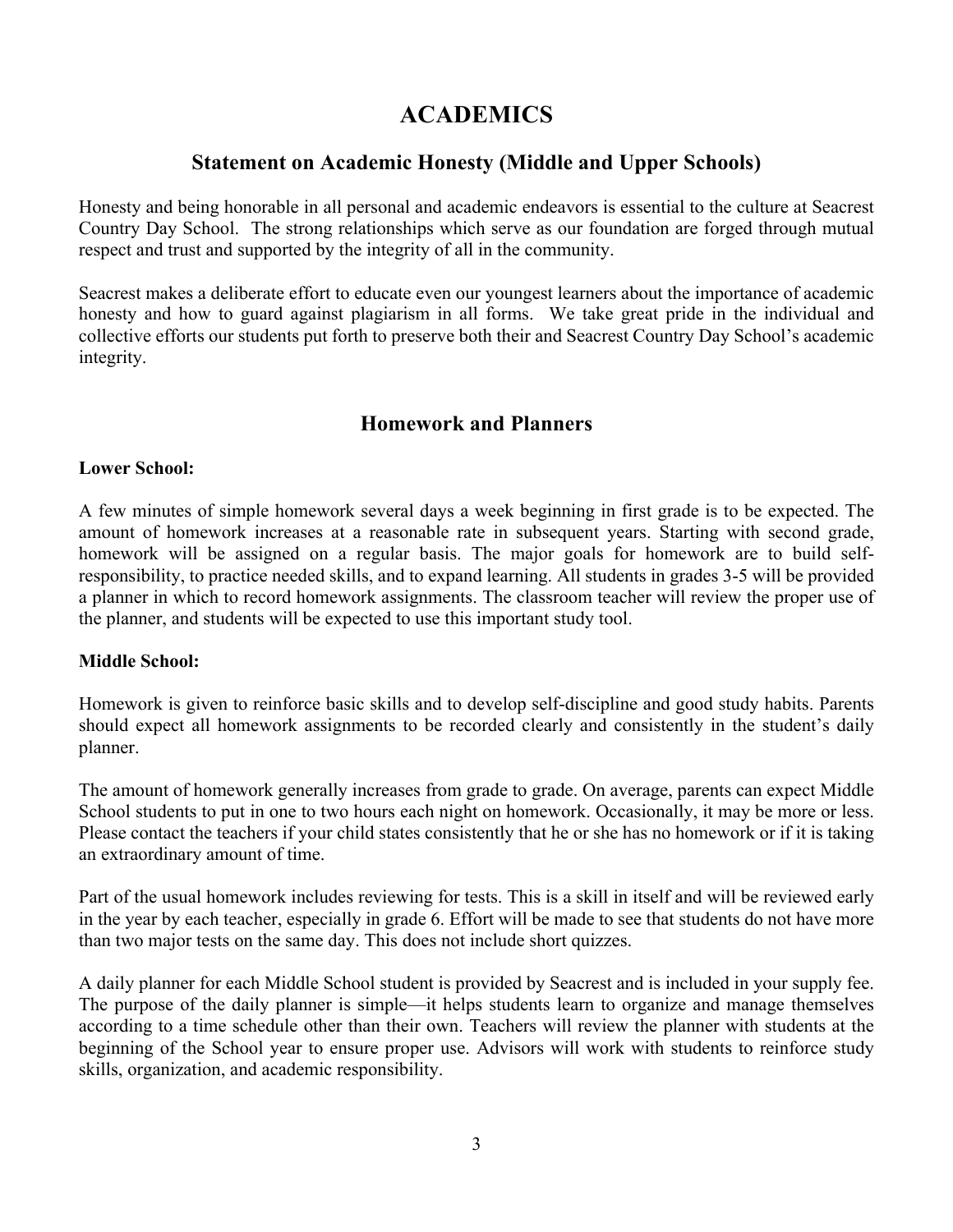To promote better organizational skills for students and helpful communication between the School and parents, a monthly calendar will be given to students in grades 6-8, and posted on the website at the beginning of each month. It will include all events and dates of particular importance for the month. Dates for tests, field trip, and due dates for reports are examples of pertinent calendar information.

#### **Upper School:**

Homework in the Upper School serves two purposes:

- 1. it provides review of the day's lessons, and
- 2. it serves as important preparation for the following day's class work.

#### **Seacrest Country Day School Upper School Students should utilize the planner provided by the School to track their assignments.**

The amount of homework a Seacrest Upper School student can expect is generally about two hours each night. Occasionally, it may be more or less. Please contact the School if it seems your student has too little or too much homework.

## **Exams**

Students in Middle School and Upper School take end-of-the-year exams. Students in grades 7 and 8 who are taking Upper School credit-bearing exams are subject to Upper School exam policies.

Upper School Students take final exams in January for semester long classes and in June for full-year classes. Seniors who have maintained quarter grades of A for the entire course are eligible for exam exemptions.

## **Extra Help**

When appropriate, a student may ask a faculty member for extra help for class work. Conversely, faculty may require extra time with a student when there are academic concerns. The time for such interaction may vary depending upon schedules and could require a meeting outside of the normal school days. It is important for a student having academic content issues to first discuss receiving extra help with the classroom teacher prior to exploring outside tutoring.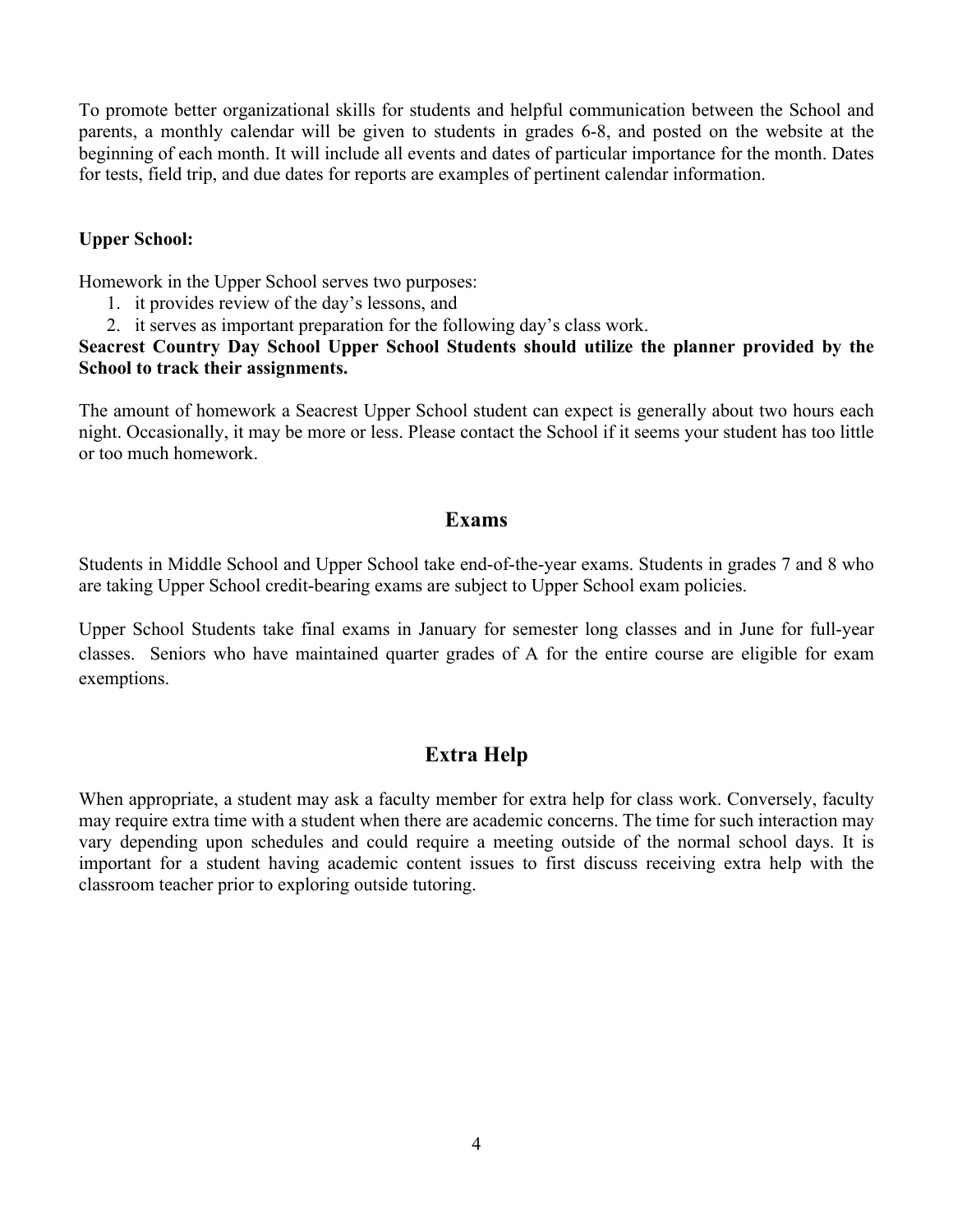## **Strategic Standardized Testing**

Seacrest chooses to take a strategic approach to standardized testing. Because we are a process school, Seacrest focuses much more time and energy on *creating an active student learning environment* than it does on testing for testing's sake. At the same time, we want to measure student success using the most objective tools we can find. Strategically, we want to make sure that the measures we take are not restricted to typical standardized testing that relay on facts and memorization in order to better understand how our students function as students advancing towards college, and citizens advancing into the world. In short, we want to be sure that what Seacrest measures align with its core values and mission. A more in depth description of each test is available under the Academic tab on www.seacrest.org.

| <b>Test Name</b>                               | Grade         | Administration                               |
|------------------------------------------------|---------------|----------------------------------------------|
|                                                | <b>Levels</b> |                                              |
| <b>DIBELS</b>                                  |               |                                              |
| Dynamic Indicators of Basic Early Learning     | K, 1, 2       | Several times per year as needed             |
| Skills                                         |               |                                              |
| <b>ERB</b>                                     |               |                                              |
| <b>Educational Records Bureau</b>              | 3,4,5         | In the fall of each school year              |
| Comprehensive Testing Program                  |               |                                              |
| $CWRA+$                                        | 6,7,8         | In the fall of each school year              |
| College Work Readiness Assessment for MS       |               |                                              |
| <b>CWRA</b>                                    | 9,12          | $9th$ grade in the fall, $12th$ grade in the |
| College Work Readiness Assessment              |               | spring                                       |
| PSAT/NMSQT                                     | 9,10,11       | National testing date in the fall            |
| Preliminary SAT/National Merit Qualifying Test |               |                                              |
| <b>HSSSE</b>                                   | 9, 10, 11, 12 | January of each school year                  |
| High School Survey of Student Engagement       |               |                                              |
| <b>ISHC</b>                                    | 9, 10, 11, 12 | In the fall of each school year              |
| Independent School Health Check                |               |                                              |
| <b>SAT</b>                                     | 11,12         | National dates throughout the year           |
|                                                |               |                                              |
| <b>ACT</b>                                     |               |                                              |
|                                                | 11,12         | National dates throughout the year           |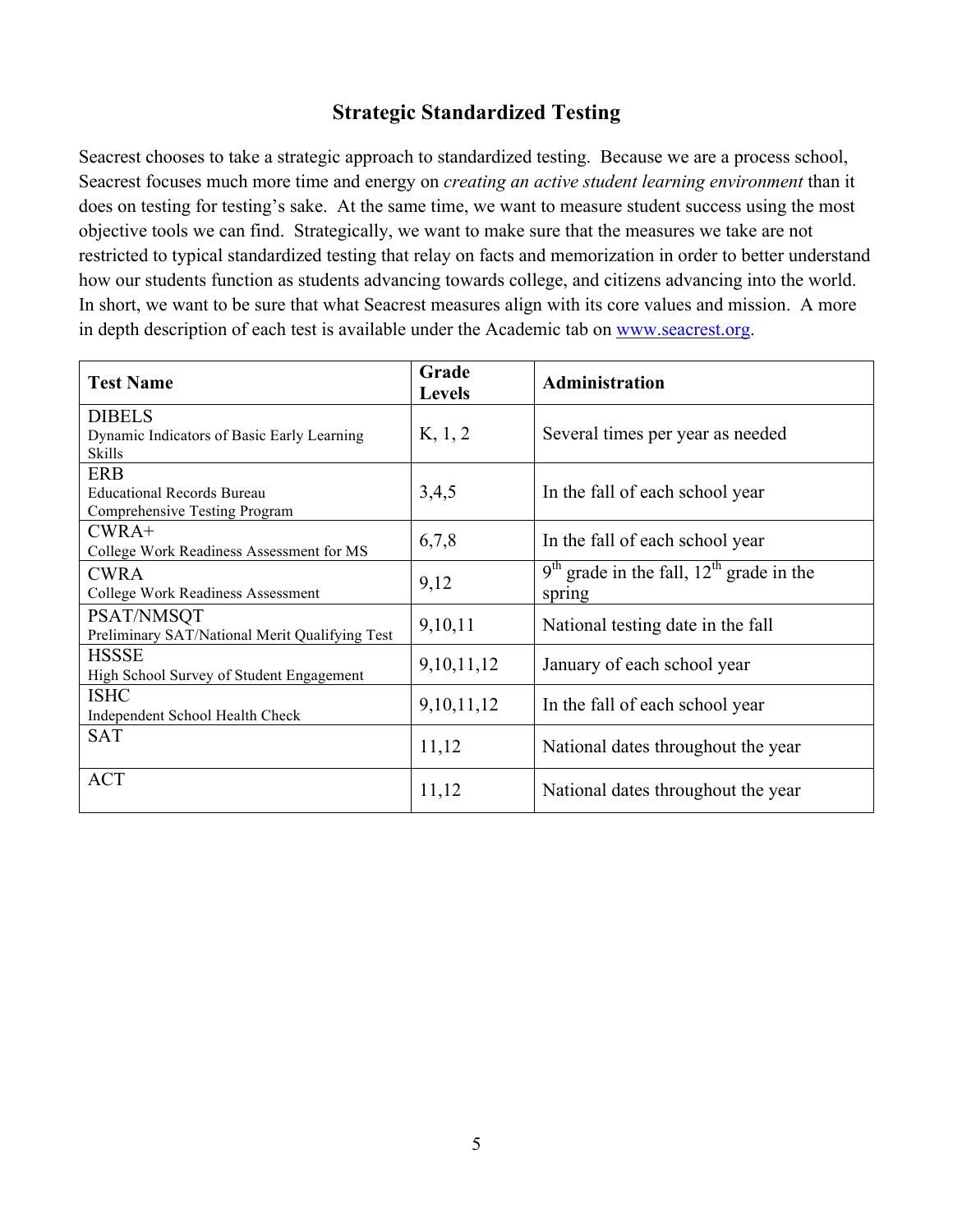## **Grading**

#### **Preschool and Prekindergarten:**

Preschool and Prekindergarten progress is reported through parent-teacher conferences and a formal checklist of developing skills, including two written reports of progress.

Each student in grades K-12 receives a report card four times per year.

## **Kindergarten-Grade 3:**

Progress of students in Kindergarten through grade 3 is reported through parent-teacher conferences and quarterly report cards using the following designations:

- **E** Exceeds grade-level expectation
- **S+** Above satisfactory work and good progress
- **S** Satisfactory work and progress
- **S-** Below Satisfactory work and progress
- **D** Developing

## **Grades 4 and 5:**

Progress of students in grades 4 and 5 is reported through parent-teacher conferences and quarterly report cards using these designations:

|      |                 |              | $(93\% - 100\%)$   | $A-$       | $(90\% - 92\%)$ |
|------|-----------------|--------------|--------------------|------------|-----------------|
| $B+$ | $(87\% - 89\%)$ | $\bf{B}$     | $(83\% - 86\%)$    | B- 1       | $(80\% - 82\%)$ |
| $C+$ | $(77\% - 79\%)$ | $\mathbf{C}$ | $(73\% - 76\%)$    | $C_{\tau}$ | $(70\% - 72\%)$ |
| $D+$ | $(67\% - 69\%)$ | D.           | $(63\% - 66\%)$    | $D-$       | $(60\% - 62\%)$ |
|      |                 | $\mathbf{F}$ | $(59\%$ and below) |            |                 |

On rare occasions a teacher may assign an incomplete (Inc.). The teacher and the student will work together to devise a plan of completion.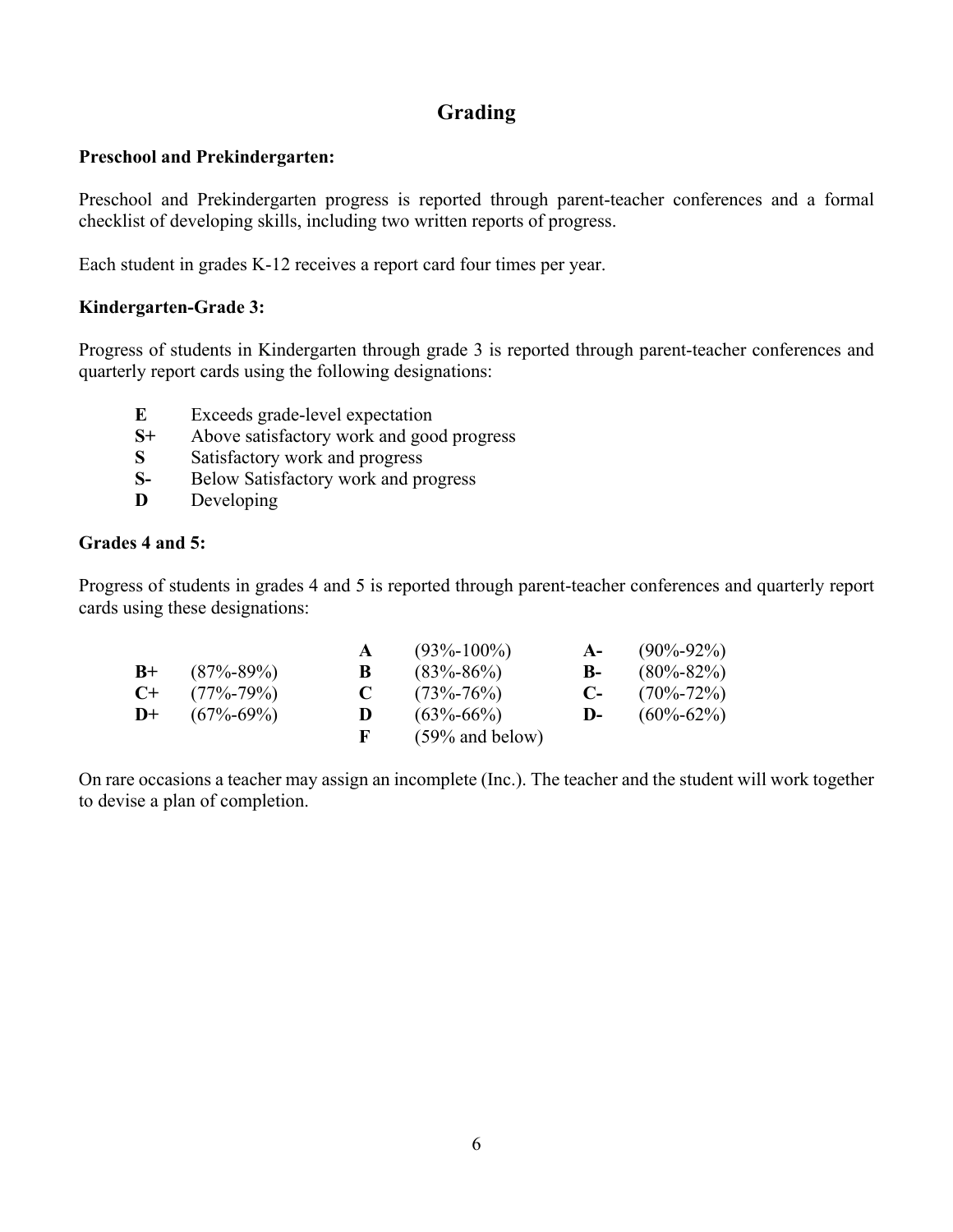#### **Grades 6-12:**

Students will receive a quarterly report card reflecting their record of achievement. The marking code for each achievement is:

|               |                 |           | $(93\% - 100\%)$   | $A-$       | $(90\% - 92\%)$ |
|---------------|-----------------|-----------|--------------------|------------|-----------------|
| $B+$          | $(87\% - 89\%)$ | B         | $(83\% - 86\%)$    | B-         | $(80\% - 82\%)$ |
| $C_{\pm}$     | $(77\% - 79\%)$ | $\bullet$ | $(73\% - 76\%)$    | $C_{\tau}$ | $(70\% - 72\%)$ |
| $\mathbf{D}+$ | $(67\% - 69\%)$ | D         | $(63\% - 66\%)$    | $D-$       | $(60\% - 62\%)$ |
|               |                 | F.        | $(59\%$ and below) |            |                 |

On rare occasions a teacher may assign an incomplete (Inc.). The teacher and the student will work together to devise a plan for completion.

#### **Grades 6-8**

In the Middle School, there is also a numerical marking code for behavior/effort. The effort a student puts forth in academic endeavors is an aspect of education that Seacrest nurtures and recognizes as an integral part of our learning environment. The faculty will use the following guidelines when evaluating the effort of the students in the Middle School. It is important to understand that all grading systems are subjective and requirements and interpretations may vary slightly depending upon the teacher, the course and the grade level.

"1" in effort recognizes a student who is consistently well prepared, organized, and is a frequent, active, and positive contributor in all aspects of the course. The student has displayed effort toward his or her studies that is above expectations.

"2" in effort denotes a student who has completed the majority of work in a timely and sufficient manner and has shown a true interest in the course. The student has displayed acceptable effort toward his or her studies.

"3" in effort denotes a student who has been tardy with assignments and is consistently prepared for class. The student has displayed a less than acceptable effort toward his or her studies.

## **Parent-Teacher Conferences**

Parent conferences will be held in conjunction with the first and third quarters. A parent and teacher sitting down together to discuss a child's progress is the best means of communication, and we encourage these conferences. All parents are urged to attend these conferences regardless of their child's academic status.

In addition to the designated conference days, parents may request conferences with teachers at any time. Please contact the teacher directly for an appointment.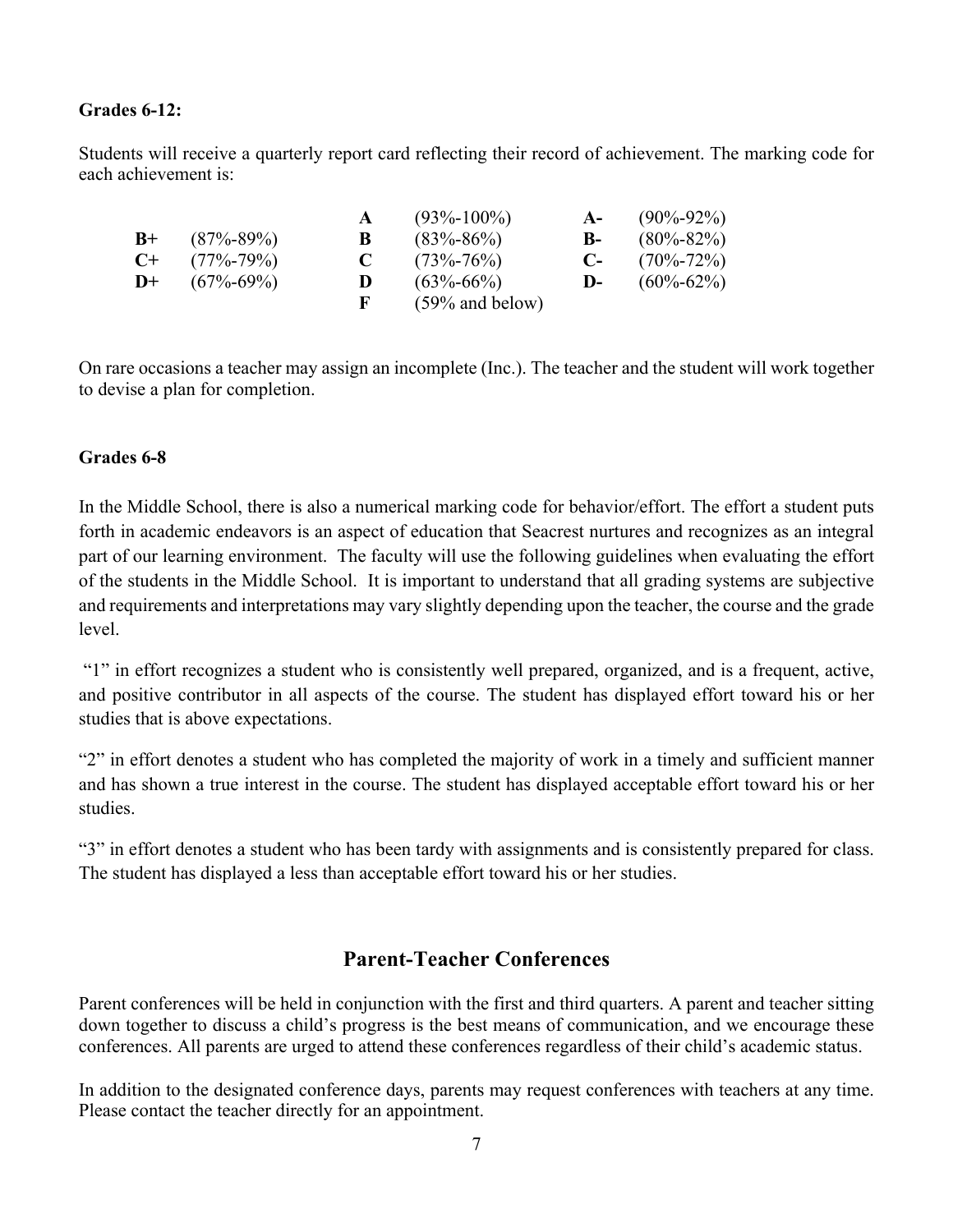## **Student Care Committee**

The Student Care Committee (SCC) is a cross-divisional committee established to ensure the health and well-being of our Seacrest students. The committee is chaired by our Director of Counseling and includes all three division heads, the school nurse, the athletic director and several learning support professionals. The committee meets every two weeks. A social or academic referral of a student to the SCC can be made by any member of the committee or can be suggested to the committee by any faculty member or coach.

## **Student Disability Accommodations**

Seacrest Country Day School makes its programs and services accessible to individuals with disabilities. The School welcomes all requests for reasonable accommodation. The School will attempt to provide reasonable accommodations to qualified students, with mental or physical disabilities, to the extent that such request does not cause a fundamental alteration to the School's programs and to the extent that it does not create an undue hardship.

The first step in requesting an accommodation for a student identified as having a disability is to provide the School with documentation of the condition from a qualified professional, such as a physician, psychiatrist, or psychologist. Upon receipt of a diagnosis and recommendations, we will ask the parent to complete and sign and Accommodation Request Form. Requests may be initiated through the head of your student's division.

Examples of accommodations made for students include appropriate classroom locations, extended time on tests, use of computers, and/or dispensing of medication through the Clinic.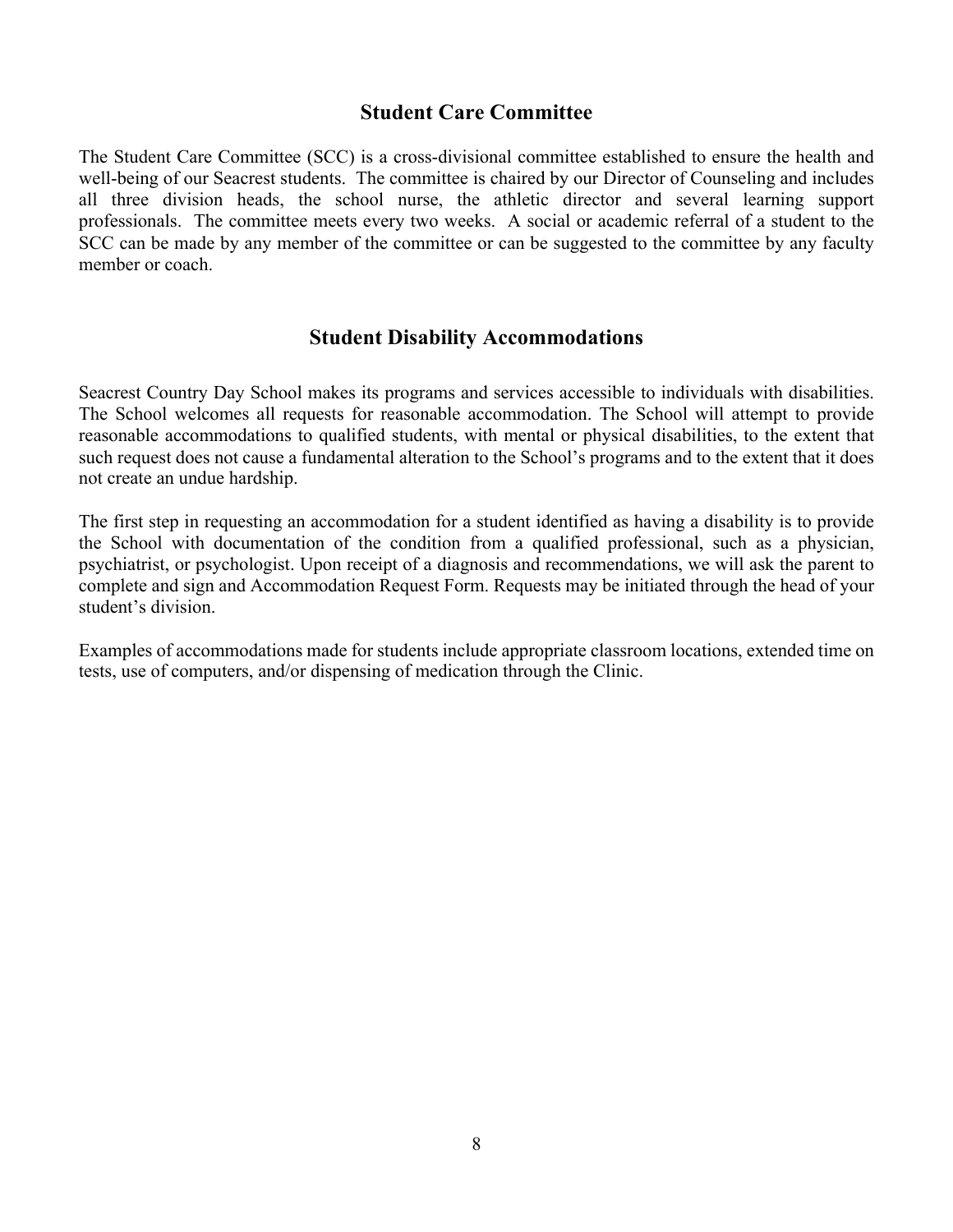# **HEALTH AND SAFETY**

## **Allergy Policy**

Seacrest Country Day School recognizes that food allergies, in some instances, may be severe and even occasionally life threatening. The foods most likely to cause allergic reactions are peanuts, tree nuts, dairy products, eggs, soy, wheat, fish, and shellfish. Although most food allergies produce symptoms that are uncomfortable, persons with severe allergies to the above-listed foods can suffer more serious consequences.

**Seacrest cannot guarantee that a student will never experience an allergy-related event while at school, but we are committed to student safety, and therefore have created this policy to reduce the risk that children with allergies will have an allergy-related event.**

For children with severe allergies, it is the family's responsibility to notify the school, in writing, of the allergies. Working in conjunction with the family physician, the family should submit written protocols for the student. The school nurse will work with parents to implement reasonable protocols in the form of a Food Allergy Action Plan (FAAP).

Seacrest is a Food Allergy Aware school. Individual students are not restricted from eating foods containing the above allergy related foods, but students are instructed not to share food with classmates unless prior approval has been given. Any foods sent to school to share with students should contain an ingredient label. Seacrest will notify classmates of children with severe allergies.

Seacrest will do its best to avoid serving food with nuts, but cannot guarantee that products with nuts will never be present as we cannot monitor products sold at athletic events or special student sales, products brought for potlucks or celebrations, or served on off-campus trips. Therefore, persons with severe food allergies must carefully monitor their food in these situations.

Latex balloons are not allowed at school because they pose a potential allergy threat for students with a latex allergy. They also represent one of the greatest choking hazards. Please do not send latex balloons to school under any circumstances. Mylar is ok.

## **Medication**

It is the law that any medications (prescription or over-the-counter) must be stored in the School office and dispensed only by the School staff. Teachers may not dispense any medications, including those available over-the-counter such as cough drops and vitamins. Students may not keep any medications (this includes those over-the-counter and vitamins) with them and **may not self-medicate under any circumstances.** In addition, by law, any and all prescription medications must be brought to School **by the parents** in the original, current prescription bottle or packaging materials. Medications in any other containers will be disposed of. Because of requirements we must meet, it is essential that when providing medication to the School, parents transport the medication themselves. It is not to be sent to the School in a book bag or in the child's possession. This is for the protection of that student and all other students on the Bus or in the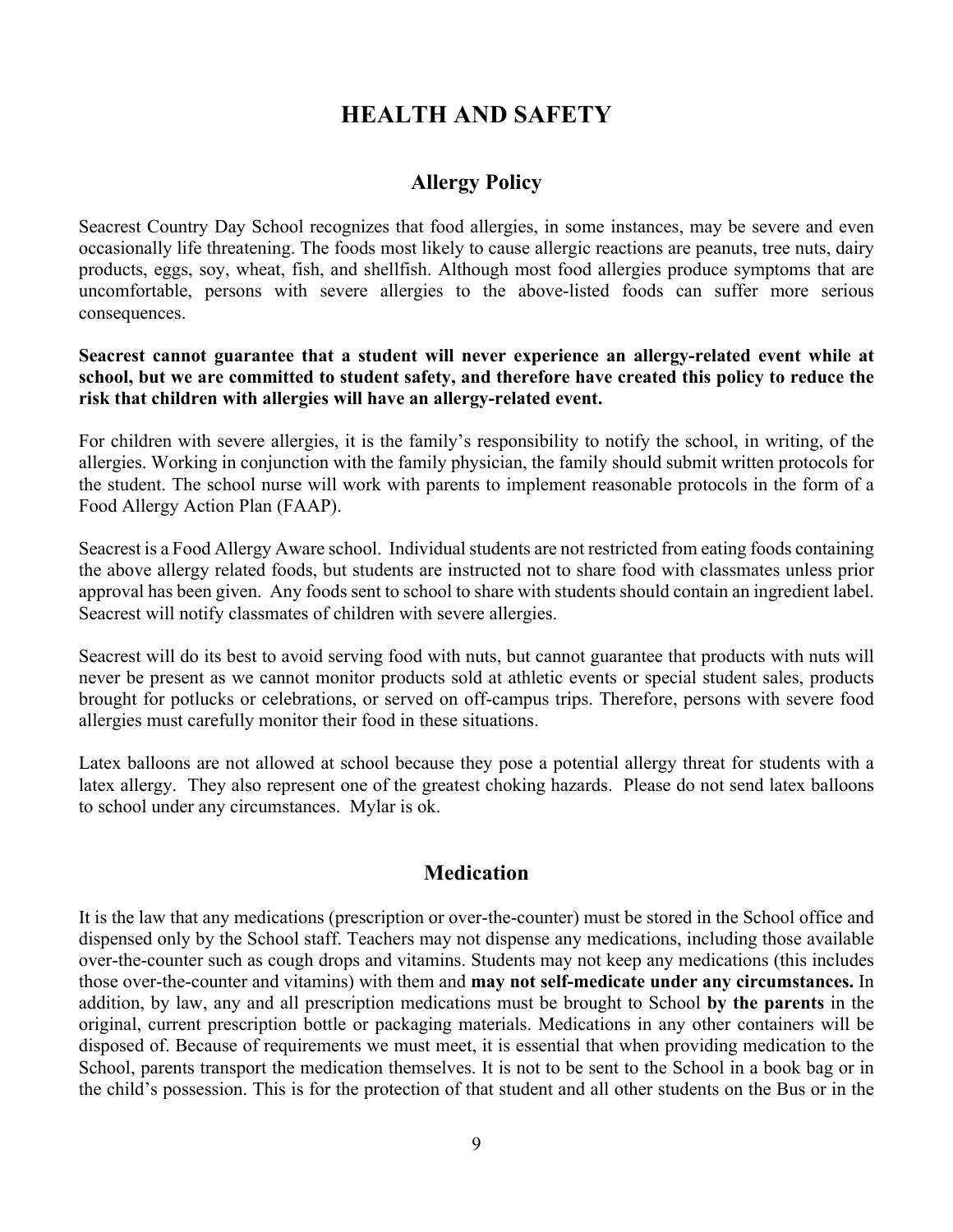School. We understand this may be an inconvenience to some parents, but hope you understand the rule is in place for the protection of all.

Before any medication (prescription or over-the-counter) can be administered, **parents must complete the Authorization for Medication form**, which includes information on type of medication, dosage, and frequency. You must enter this information for over-the-counter medications directly into the Magnus Health portal. The form for prescription medications must be printed from Magnus, completed and uploaded to Magnus or turned in to our Nurse. **This form must be signed by the parent or guardian.**

## **Sun Protection**

The wonderful sunshine we experience virtually all year means we need to pay particular attention to sun protection. The American Academy of Dermatology recommends the use of a 15 SPF or higher broadspectrum sunscreen. If you want sunscreen, parents are encouraged to apply it to their children each morning. The staff of Seacrest Country Day School may not apply sunscreen to students. However, consideration can be given to special situations. Please contact the Nurse with your request.

Following the guidelines of The American Academy of Dermatology, all students should wear a Seacrestapproved hat (with a four-inch brim) and sunglasses. Although hats and sunglasses may not be worn in the buildings, we strongly encourage our students to bring these items for recess and P.E. classes.

We also encourage parents to apply insect repellent to their children each morning if desired.

## **Illness**

#### **If your child wakes up sick on a school day:**

- Please call the school prior to 8:15 am to notify us of your child's absence.
- Do not send your child to school with a bad cold or the flu (i.e., excessive nasal secretions, sneezing, coughing, congestion etc.)
- Your child should be kept home for 24 hours following a fever of 100° F or higher or within 24 hours of vomiting.

#### **If your child has a contagious illness:**

- Please call the school and notify the nurse immediately if your child has been diagnosed with conjunctivitis (pink eye), strep throat, head lice, chicken pox, fifth's disease, the flu, or any other infectious type illness.
- A letter from your child's health care provider may be requested following an extended absence from school.

#### **If your child should become ill during the school day:**

- Parents will be called and asked to pick up the sick child.
- If parents cannot be reached, the instruction on the Emergency Contact Form will be followed. Please keep us updated with this information.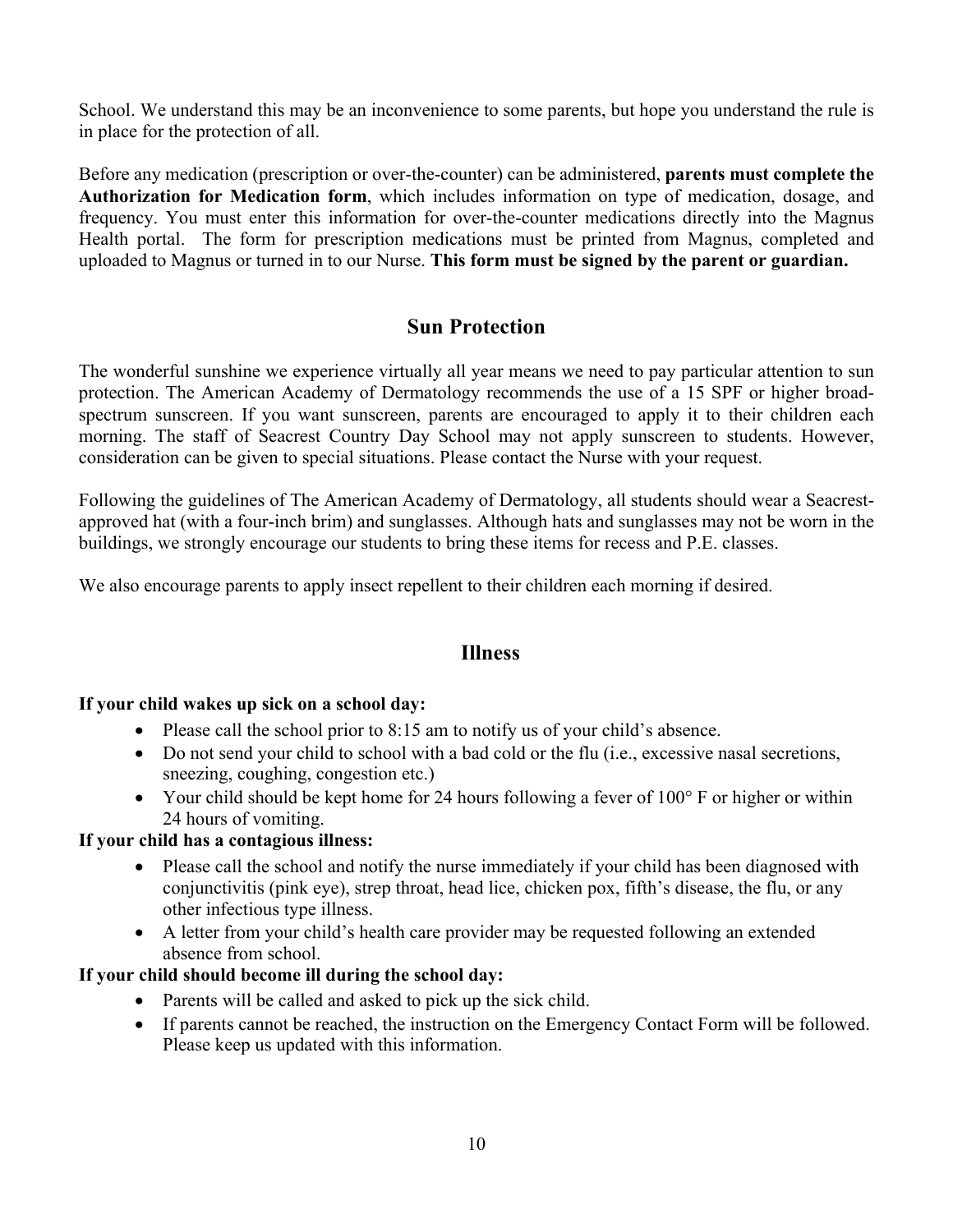## **Communication with the School Nurse**

If your child has any specific health care needs such as an allergy to foods or the environment, asthmarelated problems, or any other health care needs, please contact

## **Rae Young, RN, BSN, School Nurse at 239-793-1986 x 2919.**

Proper communication between the parent/guardian and the school staff will allow for the appropriate care and treatment of your child to be put in place. When sending a communication to the school regarding specific medical information pertaining to your child, it is helpful to notify both the school nurse and the student's teacher. This will eliminate any confusion regarding your child's care.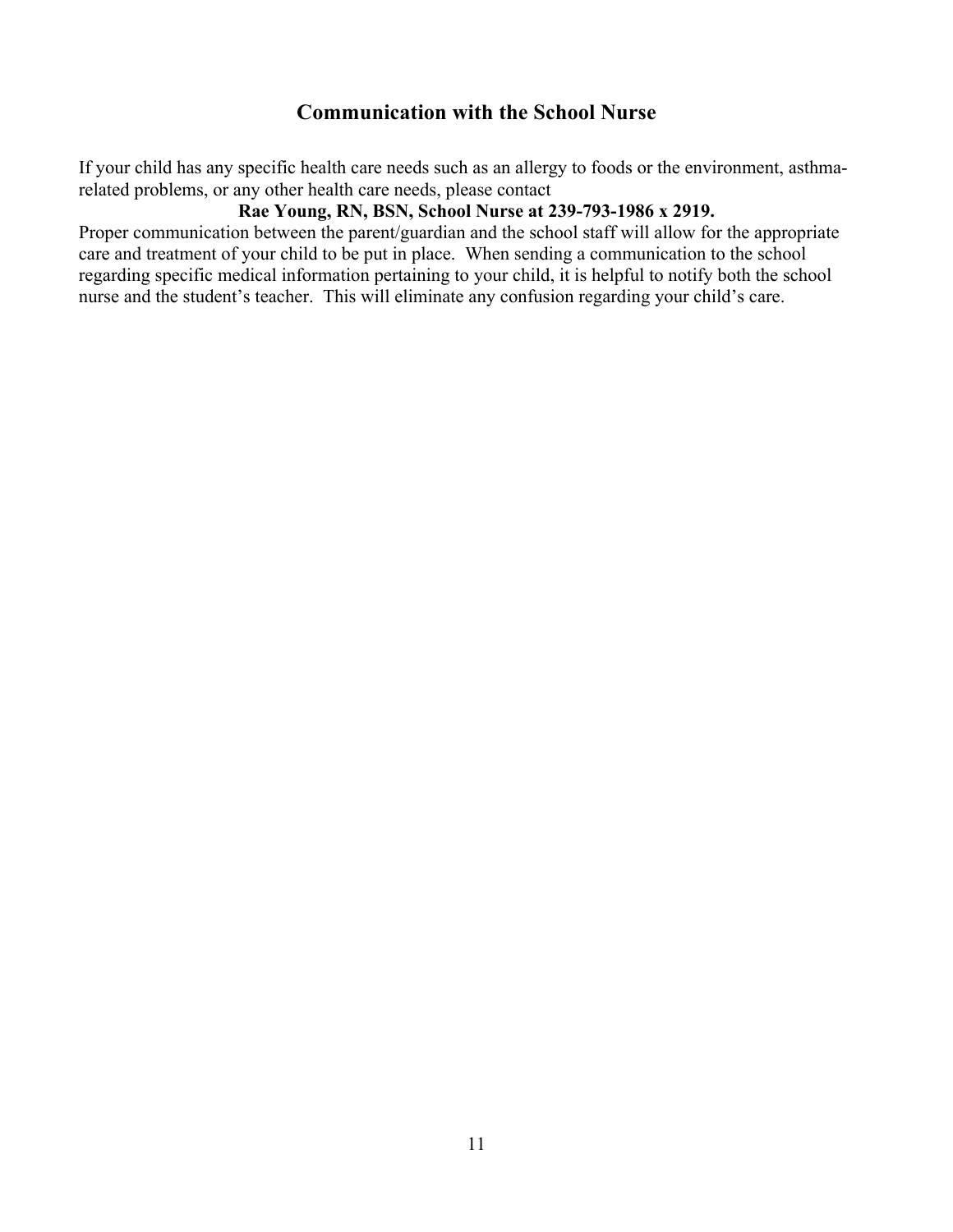# **GENERAL POLICIES Arrival and Dismissal Procedures at a Glance**

| Grade                                                      | <b>Drop Off</b>                                                                                                                                                                                                                                                                                                                                                                                                                            | <b>Classrooms</b>               | <b>Class Begins</b>                                                                                                                               | <b>Classroom</b>                                                                                                                                                                                                                                                                                                                                                                                                                                                            |
|------------------------------------------------------------|--------------------------------------------------------------------------------------------------------------------------------------------------------------------------------------------------------------------------------------------------------------------------------------------------------------------------------------------------------------------------------------------------------------------------------------------|---------------------------------|---------------------------------------------------------------------------------------------------------------------------------------------------|-----------------------------------------------------------------------------------------------------------------------------------------------------------------------------------------------------------------------------------------------------------------------------------------------------------------------------------------------------------------------------------------------------------------------------------------------------------------------------|
|                                                            |                                                                                                                                                                                                                                                                                                                                                                                                                                            | Open                            | <b>Students are</b><br>considered TARDY if<br>not in classrooms at<br>this time.                                                                  | <b>Dismissal</b>                                                                                                                                                                                                                                                                                                                                                                                                                                                            |
| <b>Lower School:</b>                                       | $7:30-8:00$                                                                                                                                                                                                                                                                                                                                                                                                                                | 8:00                            | 8:15                                                                                                                                              | <b>Preschool Half-Day</b>                                                                                                                                                                                                                                                                                                                                                                                                                                                   |
| Preschool<br>Prekindergarten<br>Kindergarten<br>Grades 1-5 | Preschool:<br>Parents must park in the<br>parking lot and<br>accompany their<br>Preschool child to the<br>classroom<br>Prekindergarten,<br>Kindergarten, Grades<br>$1-5:$<br>Carline opens at 7:30<br>a.m. on the east side of<br>campus, adjacent to the<br>Lower School Gym.<br>If you would like to<br>accompany your child to<br>morning care, park in the<br>front lot, sign in and<br>proceed to the Morning<br>Care Room (Room 18). | <b>School starts at</b><br>8:15 | After 8:15<br>students must be<br>accompanied from the<br>parking lot<br>by an adult to the<br><b>Student Services Center</b><br>for a late pass. | 12 p.m. Dismissal:<br>Half-day students will be<br>accompanied by a<br>teacher to carline at the<br>front lot.<br><b>Lower School:</b><br>Preschool Full-Day<br>Prekindergarten<br>Kindergarten<br>Grades 1-5<br>3:00 Dismissal<br>Lower school students<br>will be accompanied by<br>a teacher to carline on<br>the east side of campus,<br>adjacent to the Lower<br>School Gym.<br>Students not picked up in<br>car line will be taken to<br>the After School<br>program. |
| <b>Middle School:</b>                                      | $7:30-8:00$                                                                                                                                                                                                                                                                                                                                                                                                                                | 7:45                            | 8:00                                                                                                                                              | 3:30 (3:00 Friday)                                                                                                                                                                                                                                                                                                                                                                                                                                                          |
| Grades $6 - 8$                                             | Carline opens at 7:30<br>p.m. Students should<br>proceed directly to the<br>Middle School.                                                                                                                                                                                                                                                                                                                                                 |                                 | Late slips are done in<br>Advisories<br>After 8:00 students must<br>proceed to the Student<br>Services Center for a late<br>pass                  | Middle School students<br>will proceed to carline on<br>the east side of campus,<br>adjacent to the Lower<br>School Gym.<br>Students not picked up in<br>car line will be taken to<br>the After School program.                                                                                                                                                                                                                                                             |
| <b>Upper School:</b>                                       | 7:30                                                                                                                                                                                                                                                                                                                                                                                                                                       | 7:45                            | 7:50                                                                                                                                              | 3:30 (3:00 Friday)                                                                                                                                                                                                                                                                                                                                                                                                                                                          |
| Grades 9 - 12                                              | <b>Upper School Building</b>                                                                                                                                                                                                                                                                                                                                                                                                               |                                 | Upper School Gym                                                                                                                                  | <b>Upper School students</b>                                                                                                                                                                                                                                                                                                                                                                                                                                                |
|                                                            | opens. Carline can begin<br>as early as 7 a.m. on                                                                                                                                                                                                                                                                                                                                                                                          |                                 | after 7:50 a.m. students<br>must proceed to the                                                                                                   | can be picked up at<br>carline on                                                                                                                                                                                                                                                                                                                                                                                                                                           |
|                                                            | the east side of the                                                                                                                                                                                                                                                                                                                                                                                                                       |                                 | Upper School office for a                                                                                                                         | the east side of the                                                                                                                                                                                                                                                                                                                                                                                                                                                        |
|                                                            | Upper School Gym.                                                                                                                                                                                                                                                                                                                                                                                                                          |                                 | late pass                                                                                                                                         | Upper School Gym.                                                                                                                                                                                                                                                                                                                                                                                                                                                           |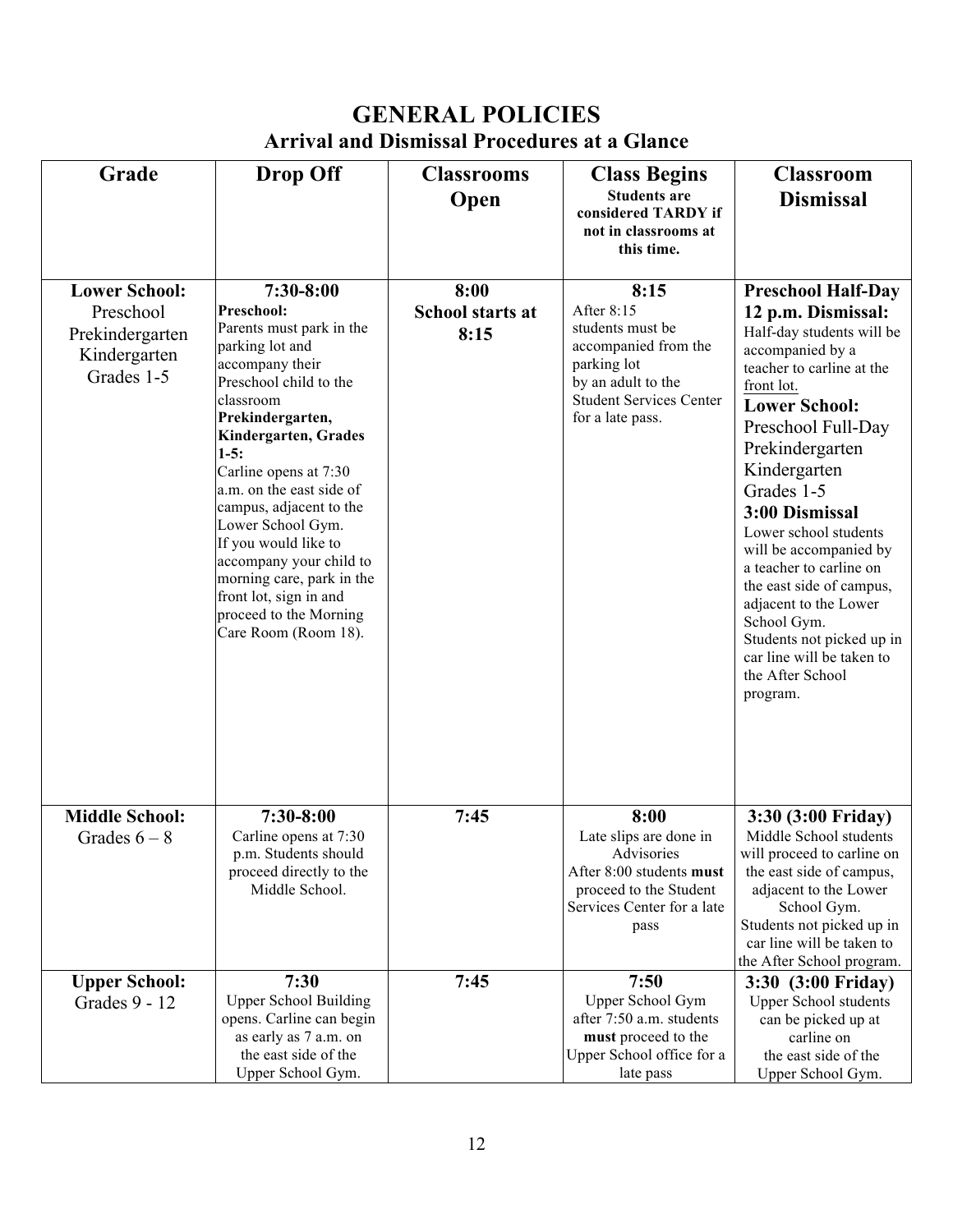## **Arrival and Dismissal**

## **General Information:**

- **Upper School Students driving Lower School siblings must drop them off in carline on the east side of campus, adjacent to the Lower School Gym before proceeding to the Upper School Building.**
- **The driveway in front of the Student Services Center is closed during drop off and pickup**.
- Because of ongoing concern for safety, students in Preschool-grade 5 crossing the street to or from the front parking lot must be accompanied by and stay next to an adult/older sibling at all times.
- **Students will only be dismissed to the office under special circumstances, such as a doctor's appointment. Carline is to be used for pickup.**
- Early Dismissal Days: On certain designated days throughout the year, school is dismissed early and there is no lunch or After-School Program. **Students in all grades (Preschool through grade 12) should be picked up at 11:30 a.m.** Please note that it is very important that you not arrive earlier than 11:30 a.m. Please note: there is no Flag Ceremony on an Early Dismissal Day that falls on a Friday.

PLEASE NOTE: **Only parents, not students may** change their dismissal plans during the school day. All plans for going home with friends must be made before coming to School, and a written note given to the teacher by parents of **both** children is required. School telephones are for school business only. Students will not be permitted to use the School telephones except in the case of an extreme emergency.

Car-pooling: Seacrest families live in many locations in both Collier and Lee counties. We encourage carpooling. Lists of carpool members must be submitted to the office and to the students' teachers.

## **Change of Dismissal Plan During the Academic Day**

If your child is to go home with someone other than his or her usual driver, you must contact us personally in the office and provide us with the name of the individual who will pick up your child, and that individual needs to know that we will need to see his/her driver's license. If you call us about a change of driver, we may need to phone you back for confirmation. We also need to know the make and color of the vehicle, and we may ask to see the driver's license. If one child has permission to go home with another child's parents, **both parents must notify the teacher or the office to confirm knowledge of the plan.** Please send a note with your child for the classroom teacher if possible otherwise a phone call directly from you will suffice. If prior arrangements have not been made, we will not release your child. These precautions are for the safety of your child.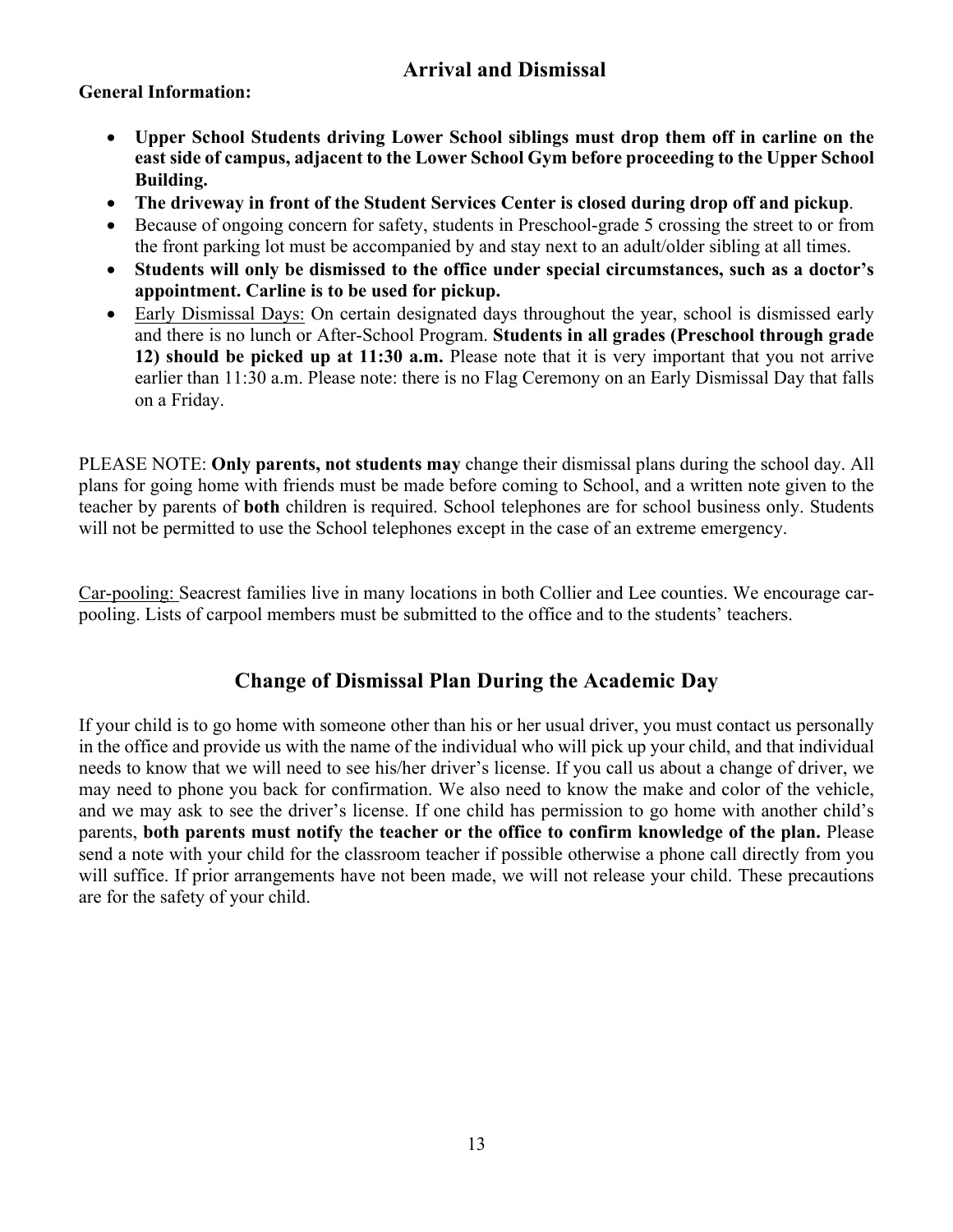## **Attendance**

#### **Illness:**

If your child is ill and will not attend School, please communicate with the School prior to 8:15 a.m. Parents are asked to call the office **(793-1986 Front Office or 530-2949 Upper School)** if your child is ill and will not attend. When returning to school following a contagious disease, the School may request a written release from your physician. Send a written excuse each time your child is absent. **Please do not send your child to School with a bad cold or within 24 hours of having had a fever.**

If a child should become ill during School, parents will be called. If your information on file is not up to date, we will not be able to contact you. *Please be sure you keep this contact information up to date on the Parent Portal of the Seacrest website.*

#### **Preschool-Grade 8:**

Punctual, daily attendance is expected. In general, students will be allowed two days to make up work from one day's absence. Extended or chronic medical absences will be handled on a case-by-case basis. It is the parents' responsibility to contact the School as soon as possible concerning their child's medical status.

Students in grades 7 and 8, enrolled in Upper School credit-bearing courses, are bound by Upper School attendance policies and procedures.

#### **Grades 9-12: The Upper School has very specific attendance and tardy policies:**

- Morning attendance:
	- o All Upper School students are expected to arrive on campus prior to 7:50 a.m.
	- o Any students arriving after 7:50 a.m. are considered tardy—even if morning announcements are still taking place. Announcements are an important part of the Seacrest Upper School day, and all students are expected to be in attendance for the entire time.
	- $\circ$  Students who accrue more than five (5) tardies in a quarter will be assigned to a quiet study hall during Flex Block for the remainder of the quarter. This assigned study hall will have precedence over any responsibilities the student may have during Flex Block. The only exclusion to this policy is students who must leave school early as part of a school-sponsored activity.
	- $\circ$  If a student continues to accrue tardies after the assignment to study hall, other appropriate measures will be taken. These measures include, but are not limited to, suspension of driving privileges; the student being stripped of any leadership roles in clubs or organizations; suspension from sports teams; and ineligibility for honor societies, Leadership Lane awards, book awards, and academic awards.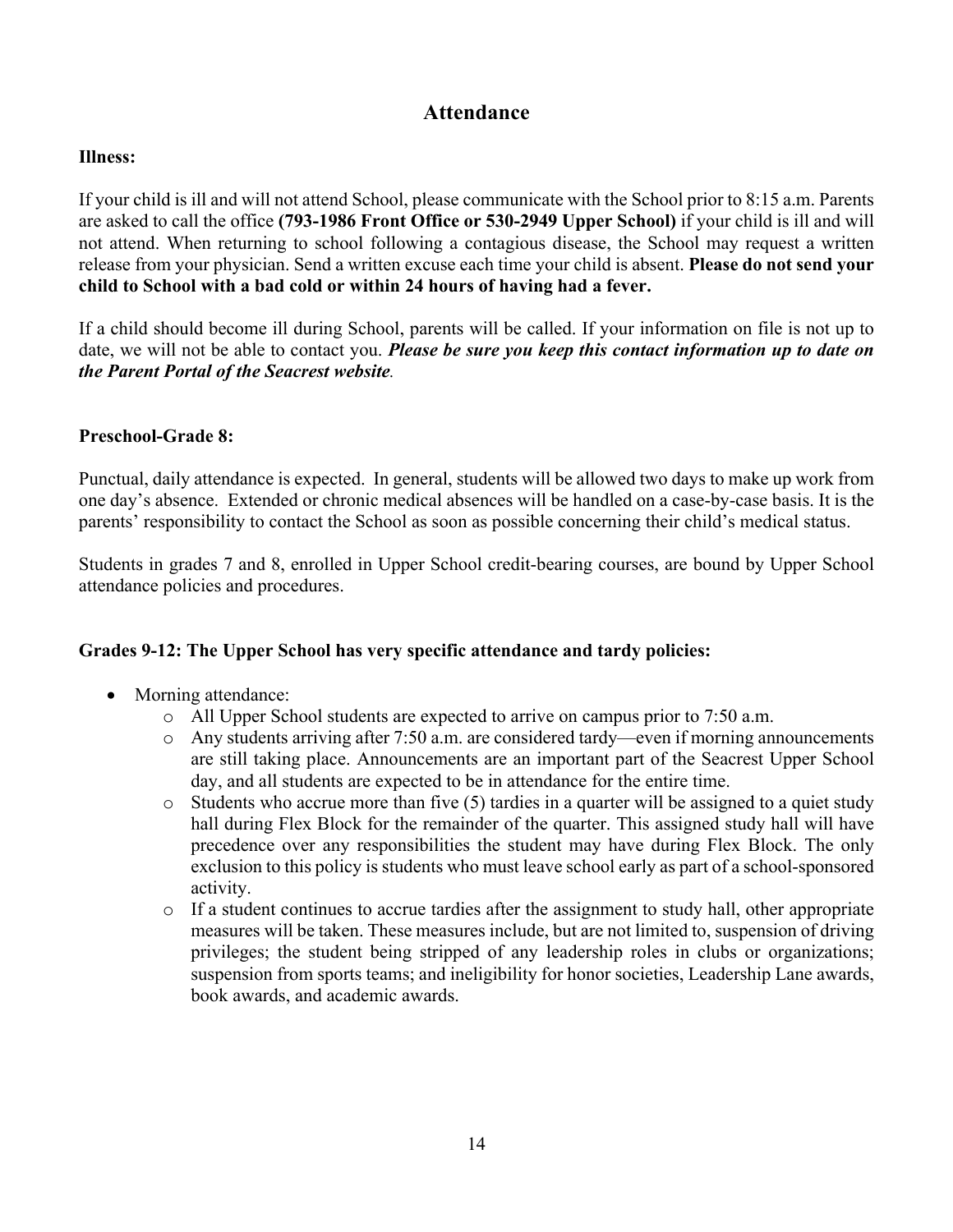- Class attendance:
	- o All of the classes in the Upper School are taught utilizing a Socratic seminar style. Consequently, a student's active presence in each class is an important part of his or her learning experience.
	- o Seacrest Upper School teachers will take attendance in every class period. Ten percent (10%) of each student's grade in each class will be determined by the student's attendance in class. This percentage will be automatically assigned by the grade reporting program that is used at Seacrest, and is not regulated by the individual classroom teacher.
	- o Chronic medical challenges and other extenuating circumstances will be responded to individually.
	- o Additionally, please note that three (3) class attendance tardies will equal one (1) absence in that class and will be recorded as such.

Excessive tardiness will have negative consequences for a student's academic performance.

#### **Extra-curricular Activities and Sports**

Participation in either extracurricular or interscholastic art, athletic, or academic performances and competitions **requires attendance on the day of the event** and fulfillment of academic obligations (i.e., tests, papers, etc.), **as well as having no unexcused absences during that day**.

#### **Requests for Homework**

- 1. When a student is absent for one day, homework assignments should be requested from each teacher by the student upon return to School. The starting place for seeing this information should be www.seacrest.org. Students will have one additional day to complete this homework. If a student is out sick for more than one day, parents are requested to email or call the teachers directly at School. **Homework will be ready 24 hours after the request is made.**
- 2. If a student will be absent for non-medical reasons, parents are required to notify the School in advance, and students must request homework assignments at least one week prior to the absence.
- 3. In our ongoing effort to teach our students responsibility and organization, we ask for parental cooperation. Homework should be brought to class by the student. If a student leaves homework or projects at home, **please do not email, fax, or bring this work back to School for the student.** This policy will help students become more successful and understand that their work is their responsibility.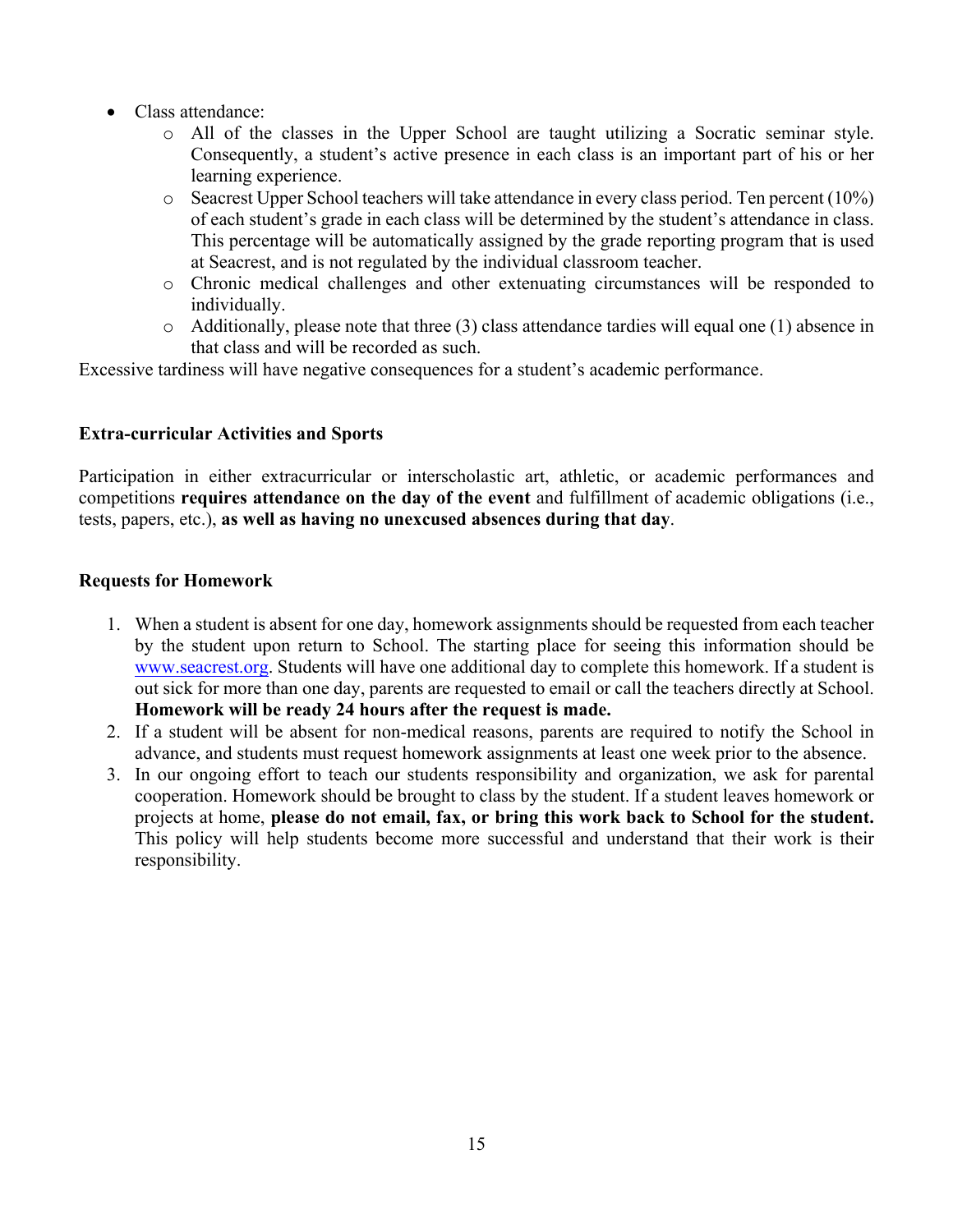## **After School Activities**

Seacrest School provides a number of opportunities after the end of the regular school day. The teachers and office staff need to know, in writing, when a student will be attending After-School Care or SEA.

#### **After-School Care for Lower School**

After-School Care (through grade 7) provides supervision daily until 5:30 p.m. There is a fee for After School supervision. In the event that a child is not picked up by 5:30, the staff member may contact someone listed on the child's emergency form. There is no After-School Care on Early Dismissal Days.

When unforeseen circumstances arise, call the office to arrange for a student to stay in After-School Care that day. For security and billing assurance, we ask that you sign your full name and the time when signing your child out for the day. Students **may not** sign themselves out on behalf of their parent.

Supervised study halls are available for students in grades 1 through 7. This supervised study hall is part of After-School Care and is charged accordingly.

#### **Seacrest Enrichment Activities (SEA) Lower School**

Seacrest Enrichment Activities (SEA) is an after-school program focusing primarily on Lower School students. Enrichment activities of all varieties – including sports, music, art, and dance – will be offered on campus Monday-Thursday from 2:30 p.m. until 6:00 p.m. Enrichment activities will be taught by Seacrest faculty as well as other experienced professionals, and they will provide students with engaging and meaningful experiences as they begin to explore their interests and develop their abilities.

#### **After School Care for Middle School**

Middle School students in the  $6<sup>th</sup>$  and  $7<sup>th</sup>$  grades who are not dismissing at 3:30 p.m. and do not have an athletic or academic commitment are required to report to the East Computer Lab by 3:40 p.m. for a supervised study hall. At 4:30 p.m. the students remaining on campus will be supervised in the area of the Lower School playground.

Eighth graders are welcome to attend the afterschool study hall; however, it is not required that they do so. Obviously, if students remain on campus after school we would like for them to be productive and using their time wisely. Giving them the freedom to decide where and how to be productive is an important part of the maturation process of  $8<sup>th</sup>$  grade students. Please understand that if your child is not attending the supervised study hall the front office will not be privy to where he or she is on campus. Seacrest may revoke the privilege on an individual basis and require attendance in the supervised study hall if there are academic or behavior issues.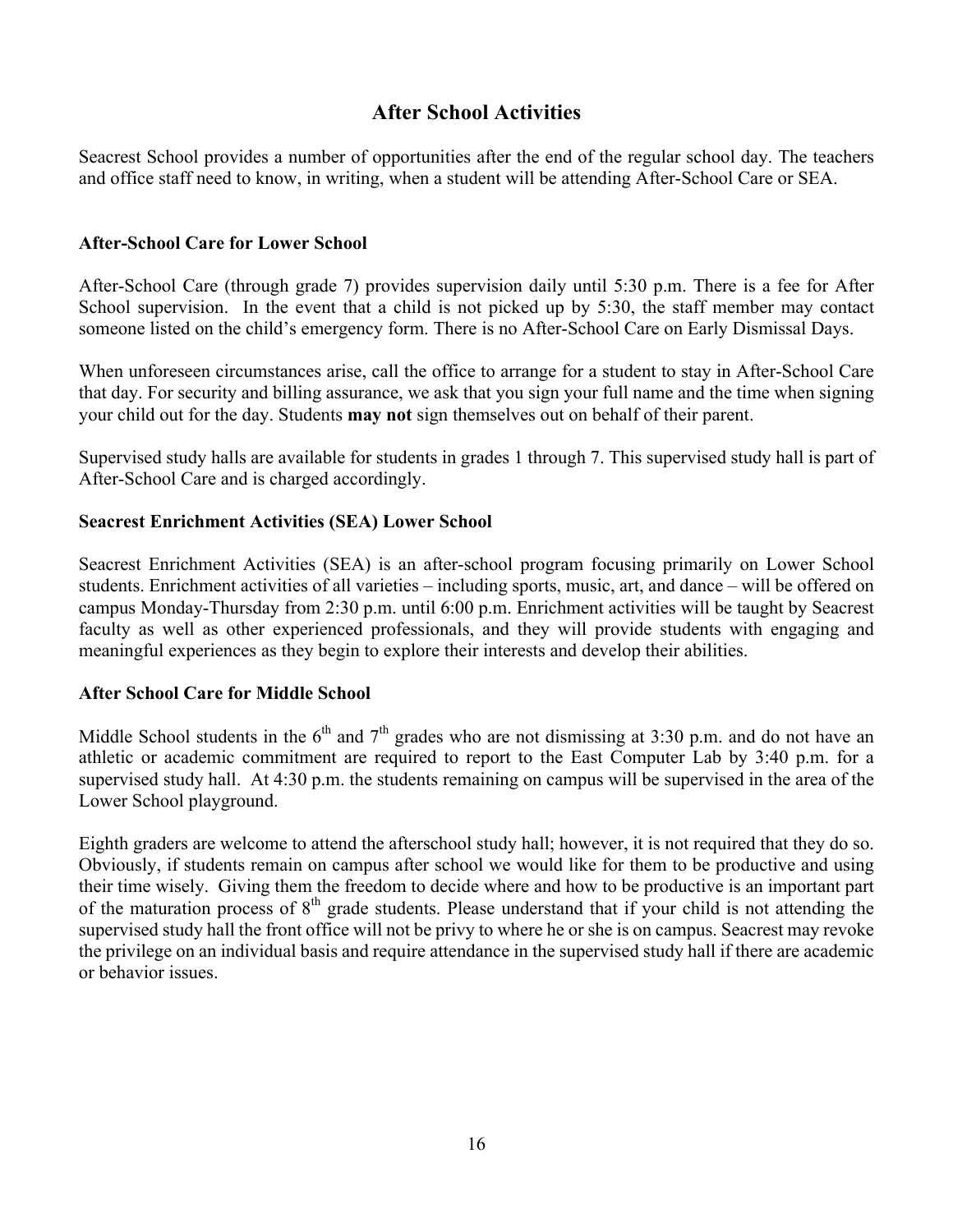## **Photography on Campus**

Families are welcome to photograph or film their children on campus and at School events for personal enjoyment. Images captured on campus or at School events are not to be used for commercial or public purpose without School permission. In addition, as a courtesy to other families and for safety reasons, do not publish images of another child on the internet, social media sites, blogs, or other media without permission from the child's family.

## **Cell Phones, iPhones, iPods, and Hand Held Electronic Devices**

In order to limit academic distractions for our students, cell phones are not allowed on or in the immediate possession of the lower, middle and/or upper school students. Phones must be off and in lockers or backpacks for the school day. To support our policy, please do not use the cell phone as a means of communicating with your child during the school day.

## **Celebrations**

Birthdays are recognized in various ways. Please check with the individual teacher. Treats should be healthy and nutritious. **Please do not distribute invitations to parties through the classrooms unless the entire class is invited. Please check with the classroom teacher before sending anything to School.**

Other celebrations are often planned by the teacher for special holidays. Details will be provided in monthly newsletters or special notices. Parents may be asked to help organize the acquisition of supplies. However, planning should take place in accordance with the teacher's preferences. **Please meet with the teacher before making any arrangements for birthdays or other celebrations.**

**As latex balloons represent one of the greatest choking hazards, please do not send latex balloons to School under any circumstances.**

## **Gift Policy**

At Seacrest Country Day School, we value the character traits of caring, appreciation, and generosity. Our students give back to their School and their community through programs such as the holiday toy drive. In this spirit of appreciation, we request that any gifts to teachers and staff be modest in nature and of an individual preference. **The School prohibits the solicitation of funds to provide group gifts to teachers.**

We are grateful for gifts to classrooms from parents and friends. Upon request, Seacrest will provide an appropriate letter for tax purposes. Please note that gifts to classrooms (such as books, technology, and appliances) remain in the particular classroom for the benefit of children at that grade level in subsequent years. All gifts are to be made in consultation with the Development Office.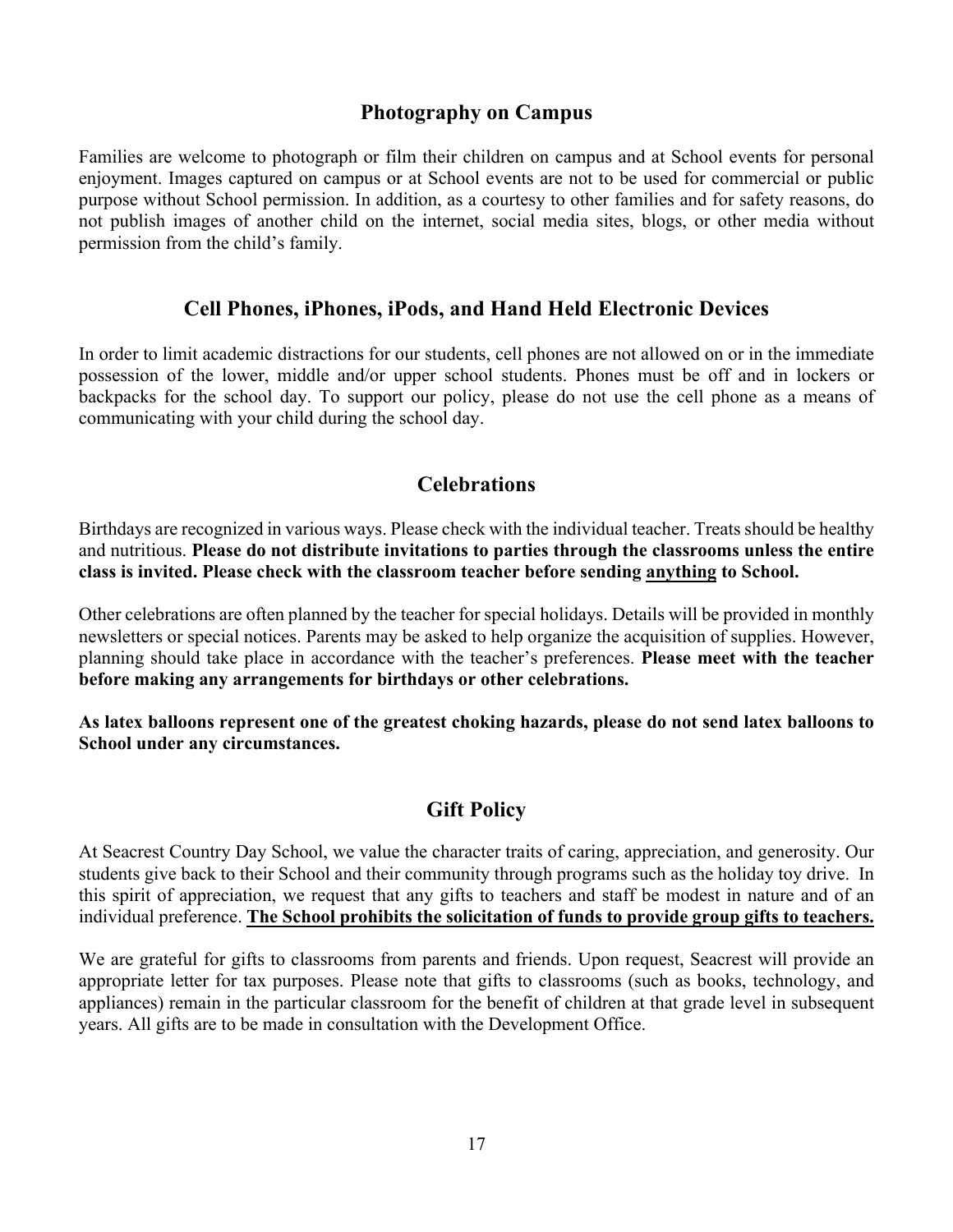## **Emergency Closing**

Please note the following procedures:

- 1. Stay tuned to area radio and TV stations for updated information. Time permitting; parents will be alerted via the automatic phone system, our website and social media outlets. Collier County is operating www.Collier72.org as an information hub for our county, posting live updates of storms or other emergencies, with real-time maps of road closures, flooded areas and evacuation routes.
- 2. Listen for possible School closing announcements. If the Collier County Public Schools are closed, Seacrest will be closed and School events will be canceled.
- 3. There may be occasions when Seacrest Country Day School will close without Collier County Public Schools closing, parents will be alerted via the automatic phone system, our website and social media outlets.
- 4. If Collier County Public Schools close early, please contact Seacrest for the status of our dismissal time or check our website and social media for information.
- 5. Do not send your children to School if in doubt.
- 6. In the event it becomes necessary to close School during the school day for any emergency situation, parents will be called and notified to pick up their children immediately. We will also send an all-Seacrest parent email. **If a parent is not available, we will use the emergency contact information on the Seacrest parent portal. Please be sure that information is kept current.** Please note that under no circumstances will a child be left unattended. If **absolutely necessary,** a child may be taken home with a member of the Seacrest administrative staff until parents or emergency contacts become available.

## **Field Trips**

Field trips will be scheduled and noted on the monthly class calendar. We have some exciting trips planned around the community, and these activities are a vital part of our learning program. For the safety of the students, the following rules will be observed:

Each child will:

- wear the proper Seacrest field trip attire (as determined by the teacher);
- respect the rights of others;
- sit quietly in the seat with seat belt securely buckled;
- stay with an adult supervisor at all times; and
- respect the adult supervisor, docents, or other guides.

Parents must complete and return the student Travel Authorization form. Although on most field trips students travel by bus, IF parents are driving, they must sign in at the office, obtain a visitor/volunteer badge, and complete a Driver Agreement form. Teachers are required to complete a third form, the Field Trip Plan, to give to drivers and submit to the office. Drivers are required to follow the designated route, with **no unscheduled stops.**

On swimming and beach field trips, girls are required to wear one-piece bathing suits or a two-piece bathing suit with a surf shirt or rash guard. A certified lifeguard will be present for any field trip involving swimming. Lifeguards are on duty for any emergency that may arise in the water.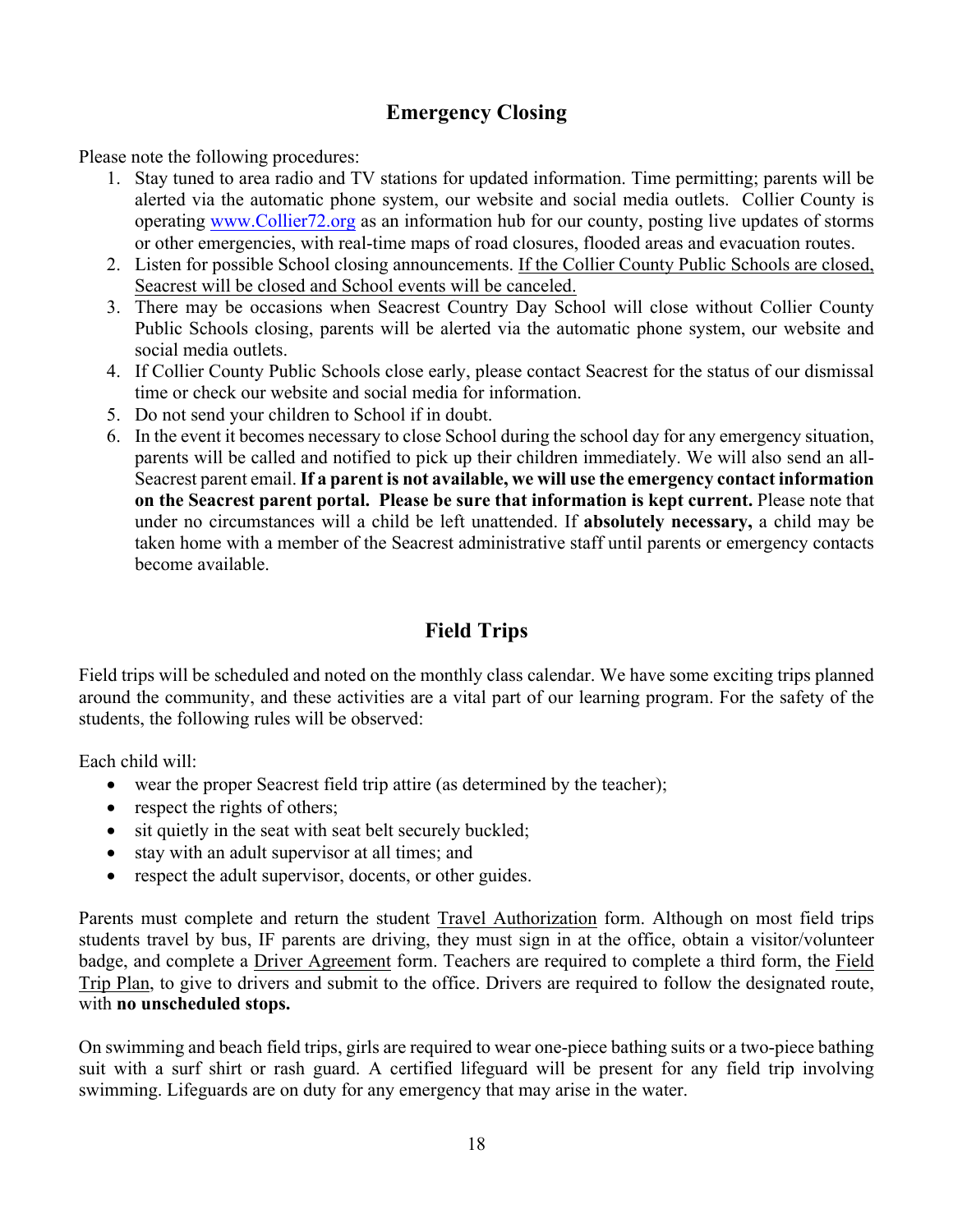## **Personal Property Brought to School**

Although we certainly teach respect for the property of others, we ask that students not bring to School anything of substantial value that could be broken or misplaced, i.e., personal treasures. The School cannot be responsible for valuable items brought to School. Mishaps do occur, and it is best that precious items remain safely at home. Please let the classroom teacher know if your child has a special item he or she wishes to share in relation to themes being studied. **Seacrest holds no responsibility for lost or broken items.**

## **Lost and Found**

Please label all of your child's belongings with first and last names (this includes Seacrest shirts and P.E. shirts and shorts). Items found at School will be placed in "Lost and Found." At the end of each quarter, items left in "Lost and Found" will be donated to charity.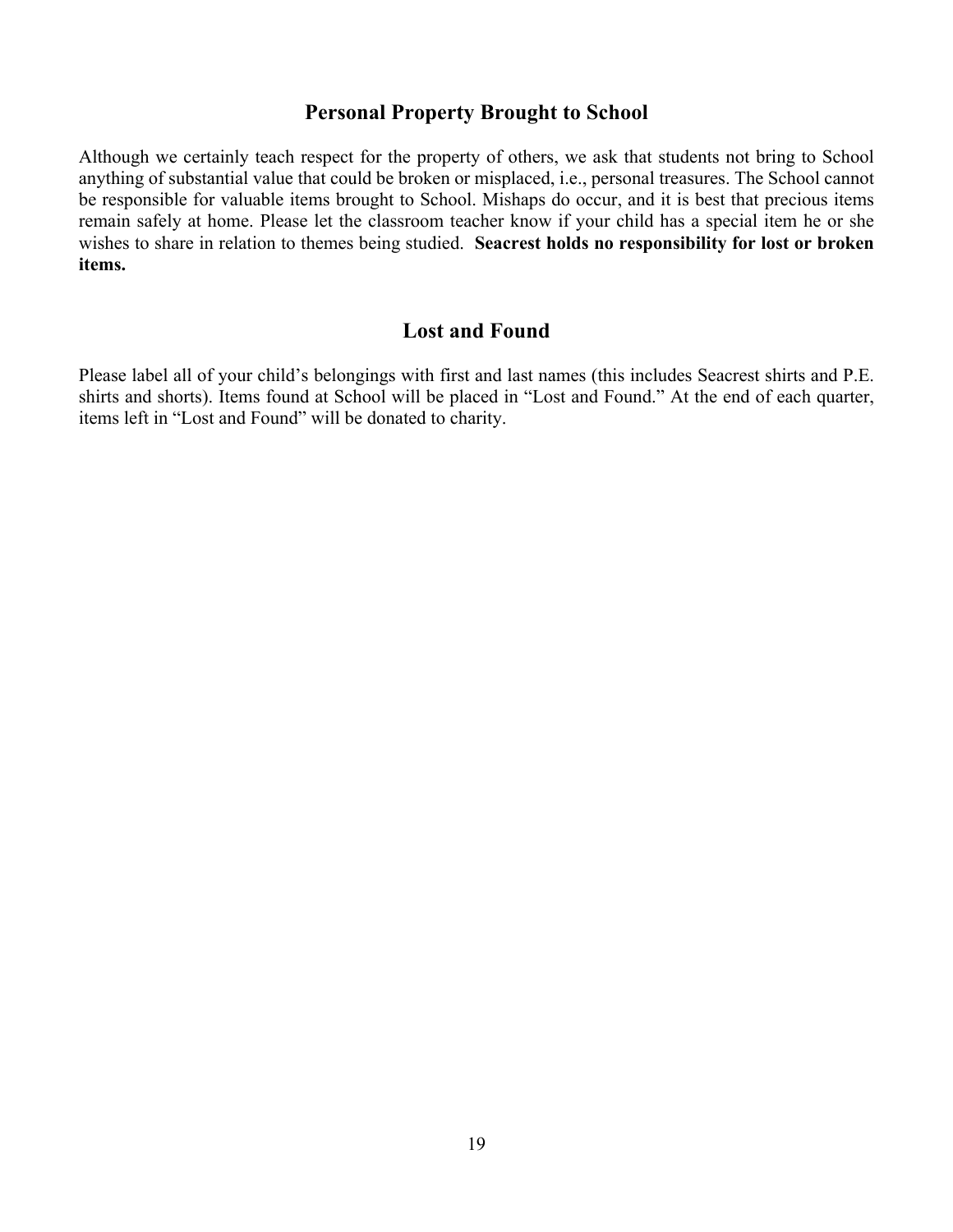# **COMMUNICATIONS**

#### **Contacting the School**

In addition to the main school telephone number (which is 239-793-1986), please refer to the website for contact information.

- There is an automated voice mail system that may be accessed by calling 239-793-8097. From this number you may then obtain an individual's extension and leave a voice mail message. Telephone extensions are also published in the Faculty/Staff Directory in the Parent Portal on the website.
- Each teacher and member of the administration also has an email address. To send an email message, simply use the person's first initial followed by last name and  $@$ seacrest.org (i.e., John Doe's email would be jdoe@seacrest.org).
- The Faculty/Staff Directory in the Parent Portal on the website also includes home numbers for all Seacrest employees. When it is absolutely necessary to contact a teacher at home, please be considerate when choosing the hour to call and keep conversations brief. If you leave a message, you should expect a return phone call within 24 hours. If additional time is needed, a call during the school day can be scheduled.
- There is also a searchable Parent Directory, accessible on the left column index on the Parent Portal web page.
- **Remember that the directory is for the exclusive use of members within the Seacrest Country Day School community. The use of this list for mailings or solicitations, or the sharing of or release of information in the directory to anyone outside the community is a violation of school policy.**
- **Please do not text or call your child during the school day as it will disrupt the class in session.**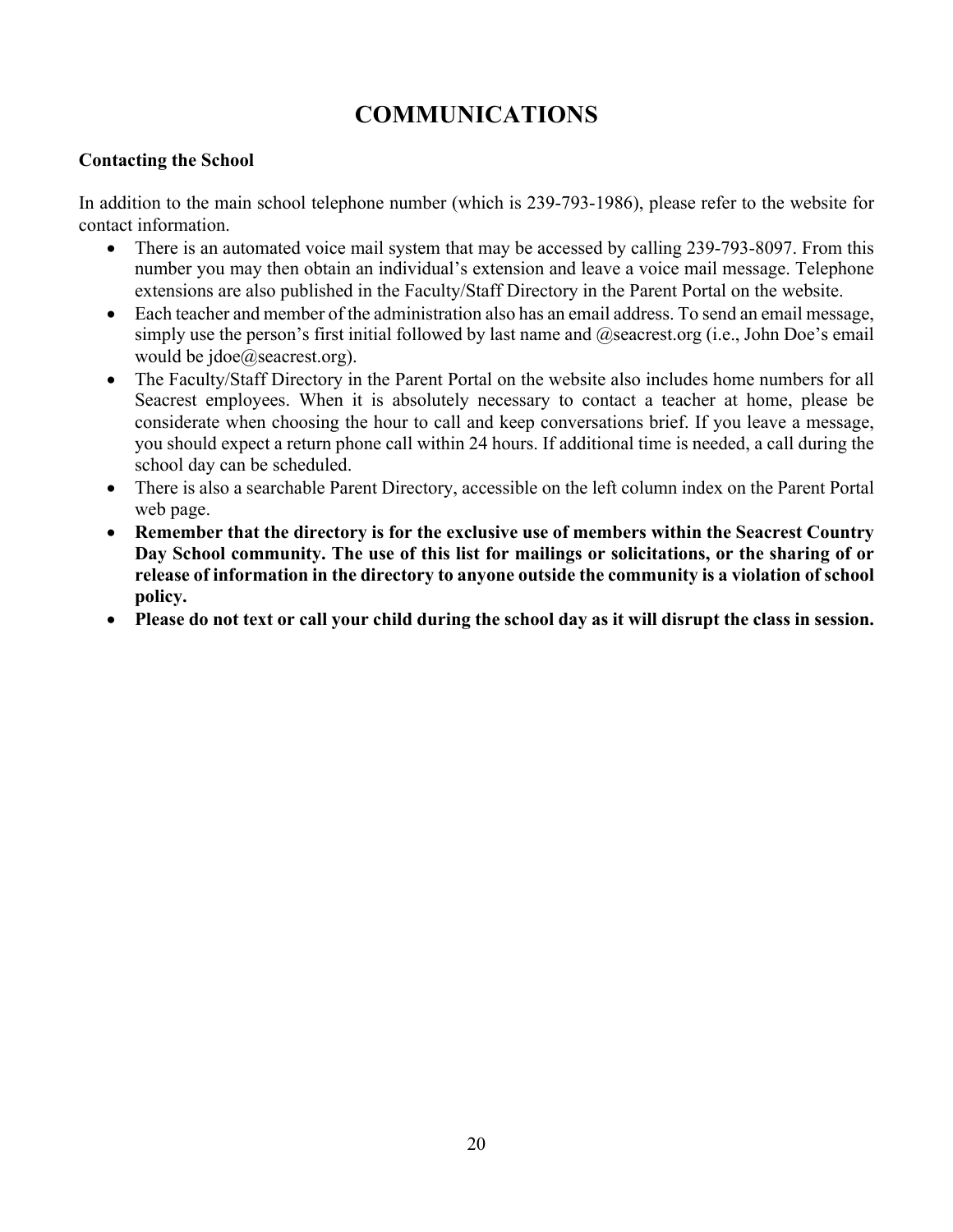## **SPECIFIC TO LOWER SCHOOL**

#### **Snacks**

Preschool, Prekindergarten, and Kindergarten students will receive snack instructions from their teacher. All other students should bring a nutritious snack and drink each day.

#### **Playground**

Students are taught to use playground equipment safely and with respect. As the child is learning skills and coordination in athletic activities, he or she will also be learning good sportsmanship, safety rules, and consideration of others. All students should wear shoes appropriate for physical activity (i.e., sneakers). Students are encouraged to wear sunscreen, insect repellent, hats, sunglasses, and sun protective clothing when outside.

## **SPECIFIC TO MIDDLE AND UPPER SCHOOLS**

#### **Lockers**

Each Middle and Upper School student is assigned a locker. It is the student's responsibility to keep it clean and organized. All personal items and school supplies need to be properly stored. Any materials left on the floor around the lockers will be thrown away. Seacrest is not responsible for materials, supplies, and personal items kept in lockers.

The locker and its contents are personal and private. Students are reminded to respect others' property and right to privacy. Students are provided combination locks for their lockers, and these combinations are registered in the office. Lockers should be locked during the day and when students leave at the end of the day.

**The lockers are the property of SCDS and as such, the school reserves the right to open any student's locker or examine book bags at any time.**

## **SPECIFIC TO UPPER SCHOOL**

#### **Student Drivers**

There is limited parking space at School; consequently, we discourage students from driving to School on a daily basis. However, we realize that sometimes it is necessary for students to drive themselves to School. Student drivers must:

- 1. Park in the designated Upper School area.
- 2. Sign in and surrender keys when attendance is taken.

If the student driver is transporting other Seacrest Country Day School students, written permission from the parent of each of the students (both the driver and the student being driven) is required. Seacrest Country Day School reserves the right to revoke a student's driving privileges for consistent tardiness, unsafe driving, or other violations of general School policies.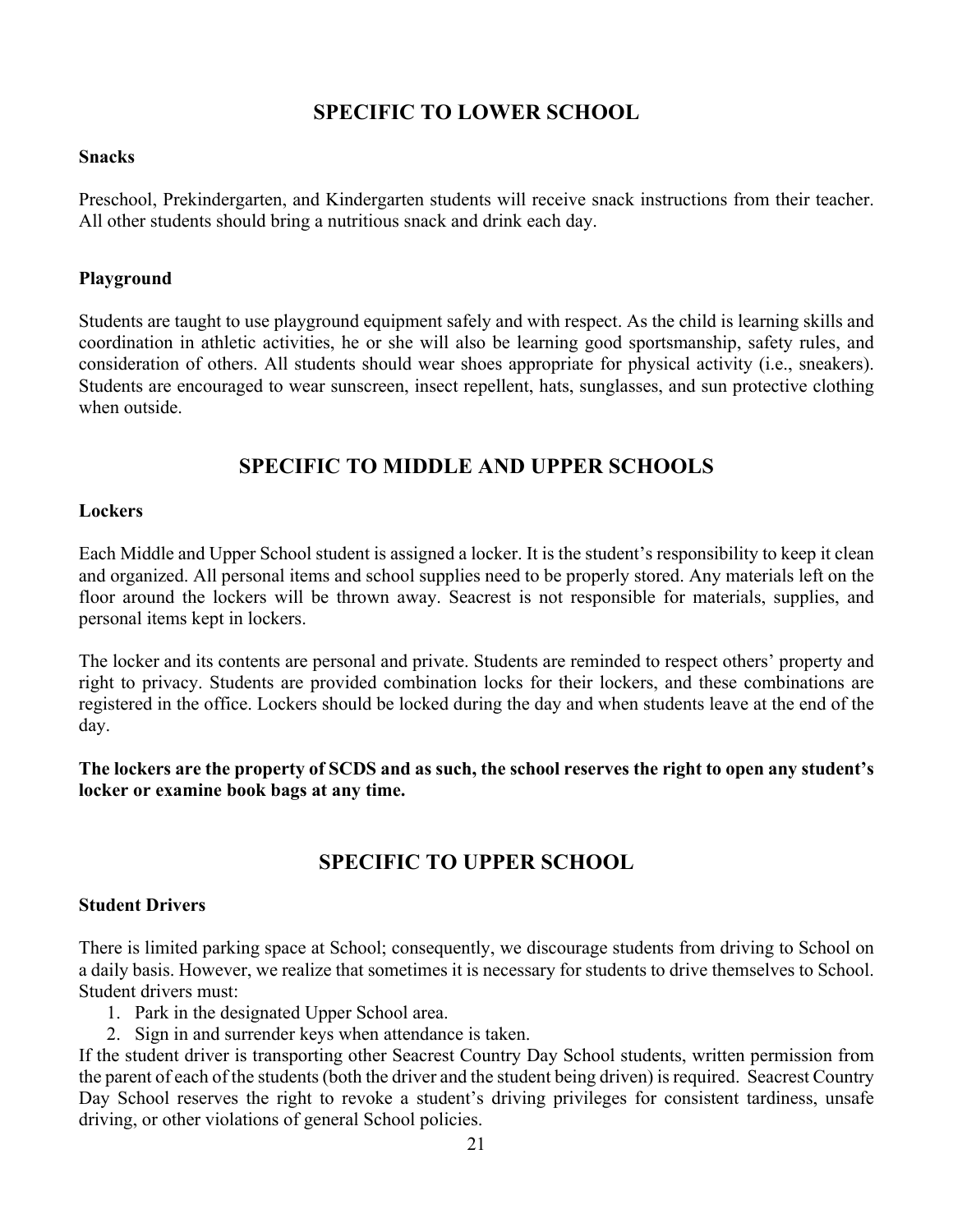# **SEACREST SCHOOL SOCIAL EXPECTATIONS**

Seacrest Country Day School is committed to creating an environment that allows students to learn successfully and enjoy their school community. Consideration for others is of fundamental importance within the Seacrest community. Our students are held to the highest level of behavioral expectations.

#### **Public Displays of Affection**

The halls, classrooms, and other public areas of School are not appropriate for public displays of affection. Guests, students, or faculty frequently travel these areas, and they should be able to do so without embarrassment. Friendship is encouraged, while public romance and physical expression of mutual attraction are prohibited.

#### **Harassment**

Students are expected to treat each other with dignity and respect, and are entitled to freedom from any kind of personal harassment. No form of harassment, including bullying, will be tolerated whether it is related to, but not limited to, race, religion, nationality, language, physical appearance, gender, or physical and/or mental capacity. Harassment is defined as unwelcome, harmful behavior toward another person. This behavior must be annoying, bothersome, and/or physically, emotionally, or academically injurious to be considered harassment. Harassment can take the form of, but is not limited to, verbal and/or written remarks, gestures, innuendoes, gossip, symbols, or physical contact.

Bullying is defined as systematic and repeated conduct which subjects one or more students to insults, taunts, or challenges, or which causes one or more students to be excluded or singled out in a negative way. Bullying comes in many forms. It can be verbal or physical in nature. It can be intimidating or designed to provoke a violent or disorderly response from the students being targeted. Bullying may involve gang or clique behavior, including the student who is the victim of bullying or a bystander observing or hearing about bullying behavior. It is only through everyone's effort to eliminate bullying that all students will feel comfortable in the educational environment. All concerns related to harassment or bullying should be reported to the Division Heads.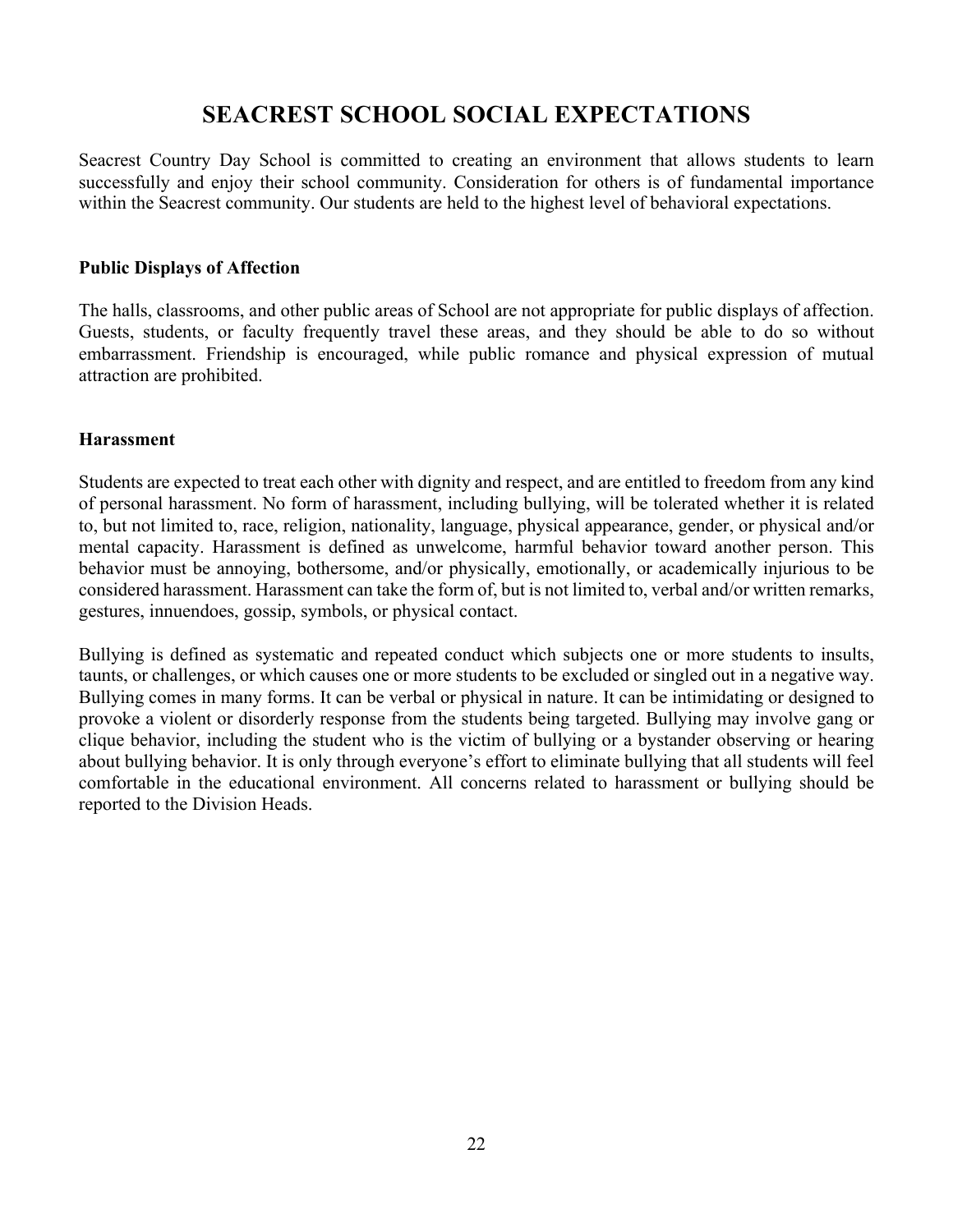## **DISCIPLINARY RESPONSES**

#### **All Grades (Preschool-Grade 12):**

- It is expected that all students be courteous and considerate, exhibiting proper behavior in School and when away from School.
- **Possession of weapons, tobacco, alcohol, or any controlled or illegal substance is considered the most serious violation of School Rules, and the Head of School will determine what punitive actions will be taken.**
- Seacrest Country Day School reserves the right to suspend or dismiss any student at any time if, in the judgment of the Head of School, such action is deemed in the best interest of the School or of the student. No refund of tuition, fees, or costs will be made for suspension or dismissal at any time.

#### **Preschool-Grade 5:**

Teachers and students most often handle any problems that arise. Consequences for misbehavior range from eye contact, a verbal reminder, an appropriate time out, or a conference with an administrator. If a more serious problem occurs, the Head of School and parents are notified and the student, parents, and teachers work together with the administration in resolving the problem. In extreme cases, the Head of School may decide on one of several alternatives, including, but not limited to: in-school suspension, out-of-school suspension, or dismissal. The School reserves the right to suspend or dismiss any student at any time if, in the judgment of the Head of School, such action is deemed in the best interest of the School or of the student. No refund of tuition, fees, or costs will be made for suspension or dismissal at any time.

#### **Grades 6-12:**

Behavior Expectations:

Seacrest students have a strong understanding of the behaviors the School expects from them on campus and throughout the community. Respect for peers, faculty, staff, and the community are paramount to the overall Mission and Character of Seacrest. Students are reminded that behavior in and outside of School is a direct reflection of one's self, family, and School.

If students do not meet the standard set by *Seacrest Contract*, the School will respond by:

- 1. Teacher-Student Conference
- 2. Teacher-Student -Parents-Division Head
- 3. Teacher-Student- Parents-Division Head and Head of School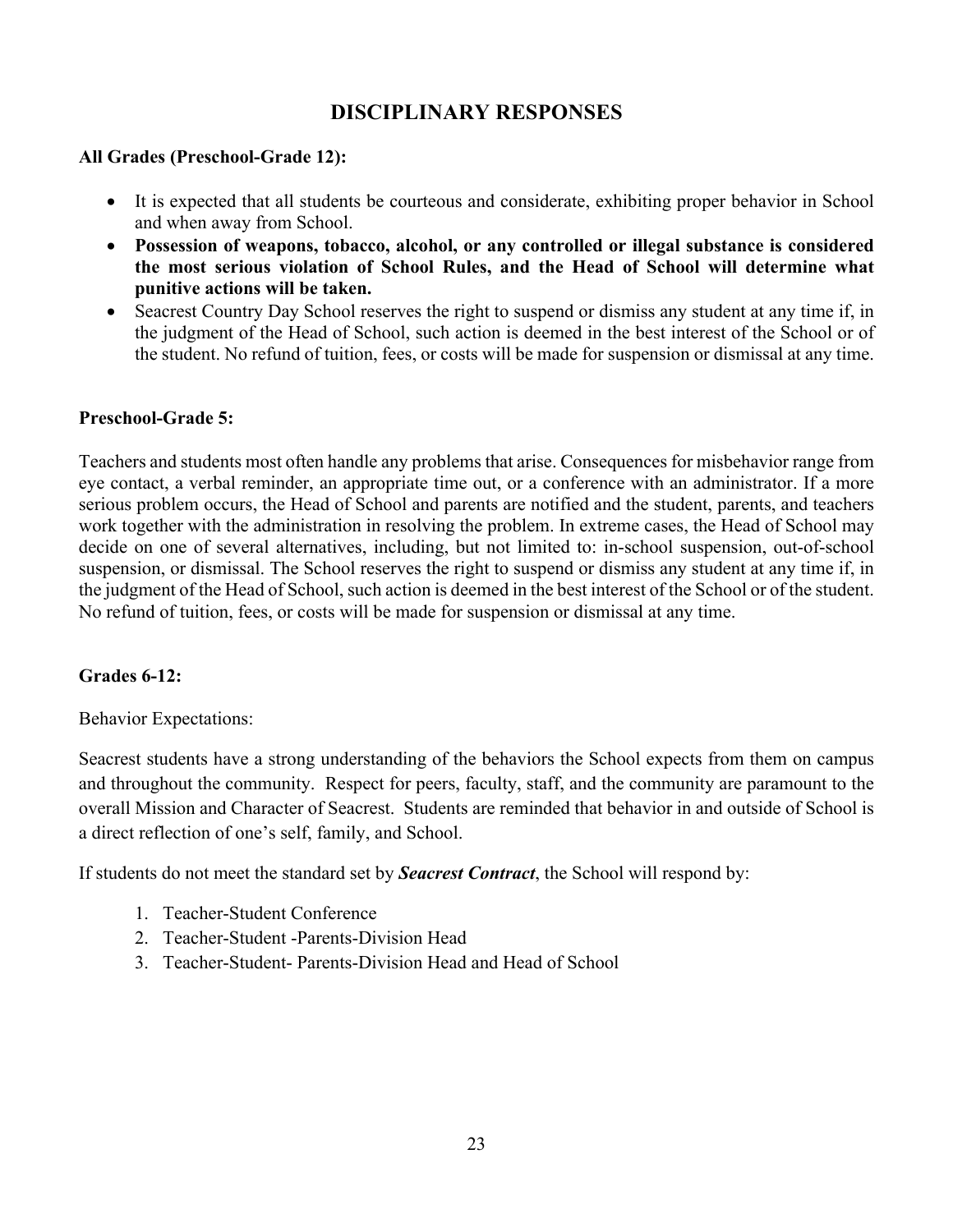The following consequences may occur:

- 1. Separation from student community for a part of the school day (Detention)
- 2. Separation from the student community for a full school day (In-school suspension)
- 3. Separation from the school community for determined amount of time (Out-of-school suspension)
- 4. Dismissal from school

Additional ramifications can include forfeiting opportunities throughout the day, not participating in an extracurricular activity, the loss of School leadership positions, a School chore program, or other consequence deemed appropriate by the division head.

Possession of weapons, tobacco, alcohol, or any controlled or illegal substance is considered the most serious violation of School Rules, and the Head of School will determine what punitive actions will be taken.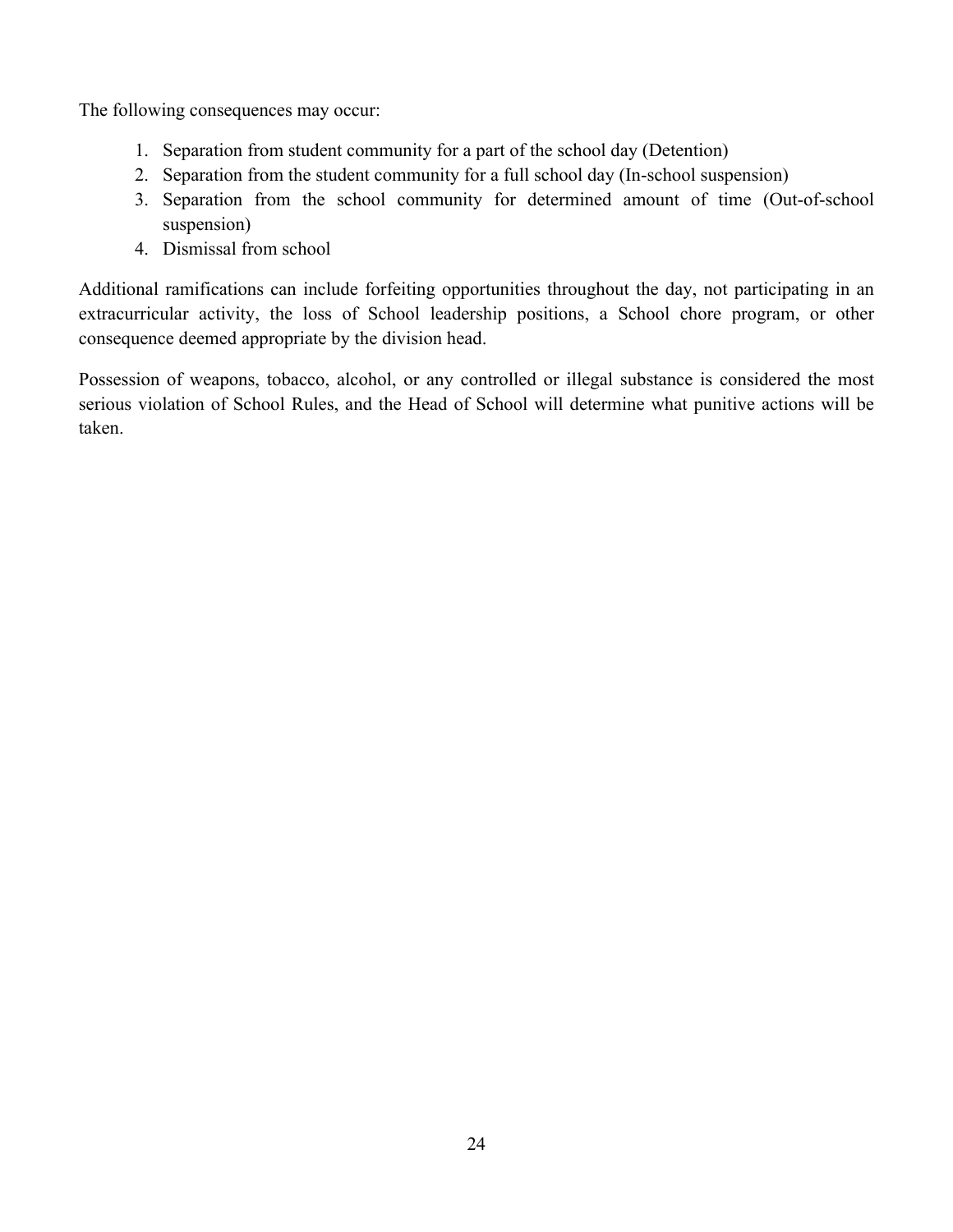# **Dress Code Guidelines**

# **Prekindergarten – Grade 12**

Seacrest has a dress code designed to promote focused study habits; encourage neatness; provide for safety; and avoid competition, confusion, and expense. Parental cooperation and participation is needed to provide guidance for your children regarding this requirement. Please make sure your child is dressed according to the Seacrest dress code each morning when leaving home. If there is a question about an article of clothing, please check with the administration prior to allowing your child to wear it to school. Parents will be notified if a student is improperly dressed. The school reserves the right to make any decisions concerning the dress code.

## *Fit:*

- Nothing too big, too baggy, too tight, too long, or too short. This means the shirts must not look like dresses, no midriff may be exposed, and pants must fit at the waist. Lengths and styles of clothing must adhere to the chart on page 30.
- ¨ **No holes, rips, patches, tears, or frayed/fringed hems.**
- Length: For girls: In grades PreK-5: shorts, jumpers, skirts, and skorts must be no shorter than mid-thigh, and skirts no longer than the bottom of the knee. In grades 6-12 shorts must have a minimum 10" inseam. **For Boys:** Shorts may be no longer than the bottom of the knee.

## *Style:*

- ¨ **Seacrest collared polo shirts only in Prekindergarten through grade 8.**
- ¨ **In grades 6 - 12: No athletic shorts, skirts, skorts, jumpers, or board shorts.**
- Undershirts worn under the Seacrest shirt must be white and may not include any lettering **or logos. Undershirts must never fall below the sleeve or bottom hem of the Seacrest shirt.**
- ¨ **No sleeveless shirts.**
- ¨ **Cargo pants and shorts are acceptable.**

## *Fabric:*

¨ **No denim in any color is allowed in any grade.**

## *Belts:*

- If belts are worn, they must be plain, unadorned, and secured with a buckle. Chains are not permitted. *Shoes:*
	- Sneakers, topsiders, canvas slip-ons, and flats are acceptable for every day.
	- $\bullet$  **Dress shoes for girls** must be closed toe (in grades 6 to 12). Girls may wear heels  $1\frac{1}{2}$ " or less but no platforms.
	- ◆ **Dress shoes for boys:** loafers, topsiders, or leather tie-shoes.
	- Not permitted: Boots, flip flops, open-toed shoes, leather-soled shoes, clogs, cleats, platform shoes, shoes with wheels, shoes with deep grooves in the soles, or any shoes that might be considered unsafe.

*Hats*: Hats and caps are strongly encouraged any time that a student is outside. However, all hats must be removed when inside the buildings.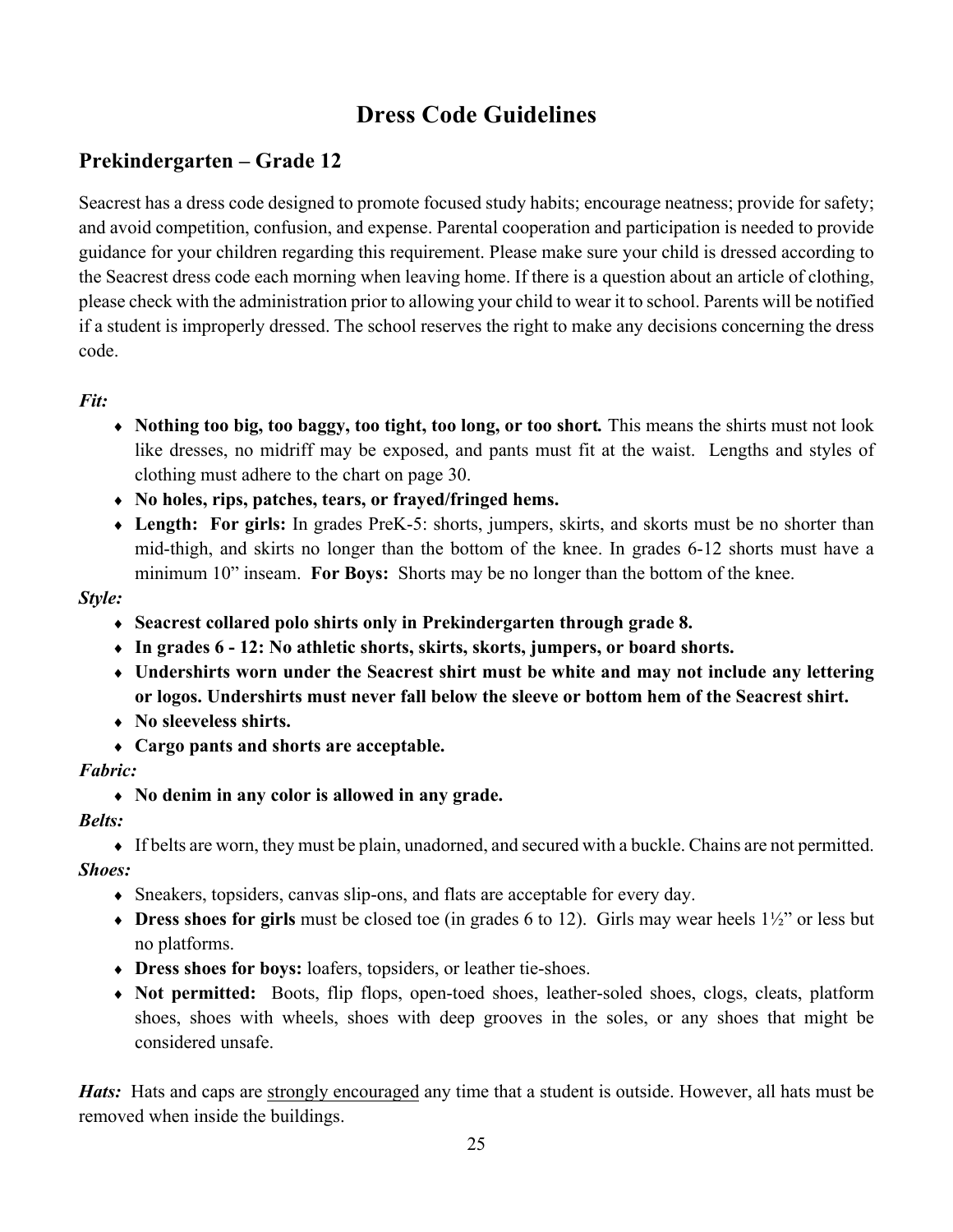*P.E. note:* Students in grades 6 – 12 enrolled in P.E. **must** change into P.E. uniforms for every P.E. class.

*Sweaters & Sweatshirts:* Seacrest sweaters or sweatshirts may be worn. Any others must be **solid color and absolutely plain**. In grades 9-12 students may also wear college sweaters or sweatshirts.

*Swimsuits:* On swimming and beach field trips, girls are permitted to wear only one-piece bathing suits.

*Free Dress Days:* On scheduled Free Dress Days throughout the year, students are expected to adhere to the dress code guidelines concerning fit. Shoes must be appropriate for the school setting. At no time will clothing with offensive designs, offensive language, or tank tops be permitted.

No makeup may be worn in the elementary grades. Students in grades 6 through 12 may use a minimal amount of conservative makeup. Jewelry must be conservative in size, design, and amount. Facial hair on boys must be neat, trimmed, and conservative in size, design, and amount. Hair must be neat, of a suitable length, unobtrusive, and of a human color as deemed appropriate by the School.

**The School reserves the right to prohibit any item of dress or accessory that is deemed inappropriate.**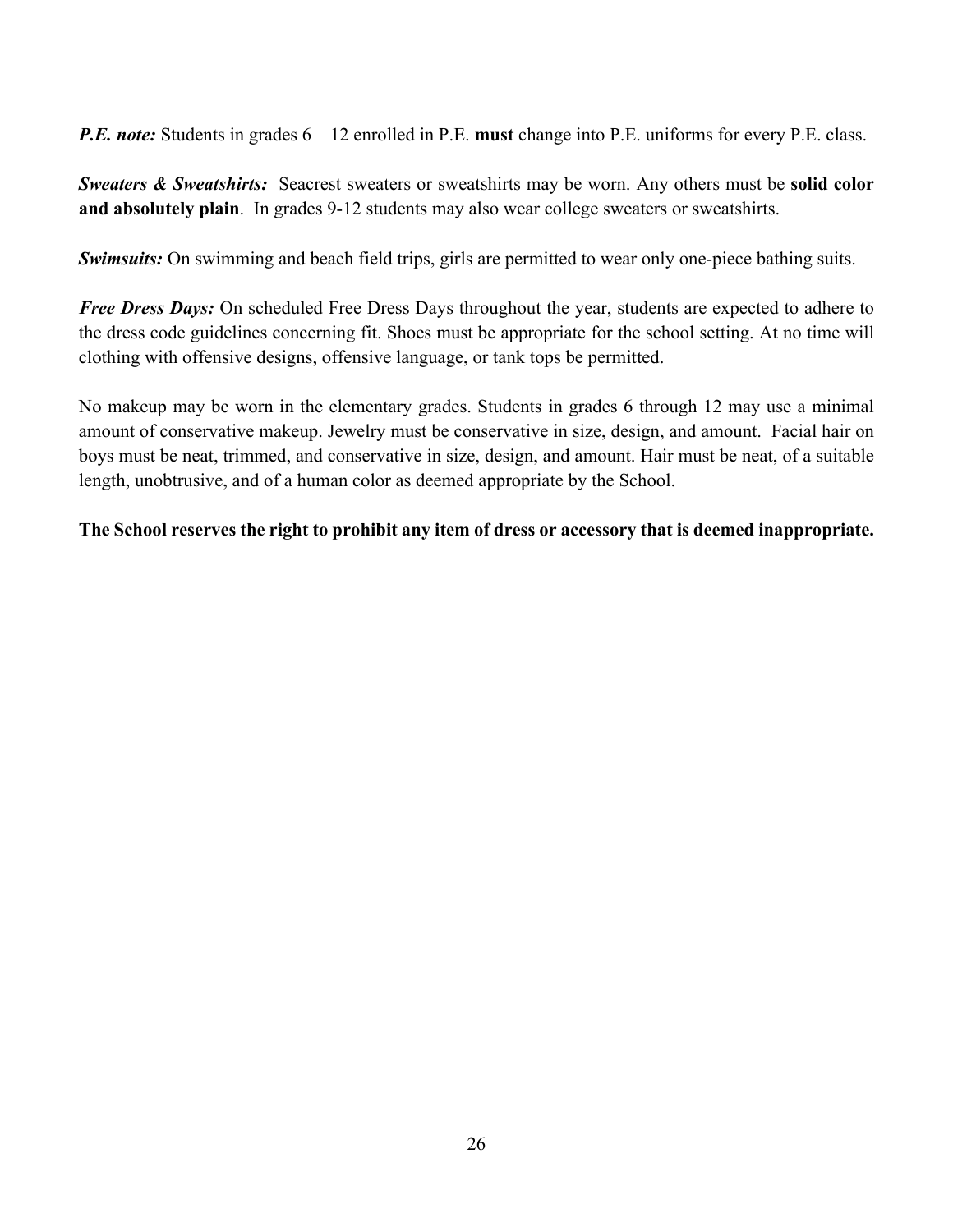# **Seacrest Country Day School Dress Code**

Seacrest logo items must be purchased at Seacrest Outfitters on campus.

|                                                          | <b>Tops</b>                                                                                                                                               | <b>Bottoms:</b><br><b>NO JEANS</b>                                                                                                                                                                          | <b>Field Trip or</b><br><b>Dress Uniforms</b>                                                                                                                                                                                                                                                  | <b>Sweaters and</b><br><b>Sweatshirts</b>                                                                                                                                                  | P.E.                                                                                                                   |
|----------------------------------------------------------|-----------------------------------------------------------------------------------------------------------------------------------------------------------|-------------------------------------------------------------------------------------------------------------------------------------------------------------------------------------------------------------|------------------------------------------------------------------------------------------------------------------------------------------------------------------------------------------------------------------------------------------------------------------------------------------------|--------------------------------------------------------------------------------------------------------------------------------------------------------------------------------------------|------------------------------------------------------------------------------------------------------------------------|
| <b>Girls</b><br>and<br><b>Boys</b><br>PreK to<br>Grade 3 | Solid color, collared,<br>polo-style shirt with<br>Seacrest logo.<br>Any color.                                                                           | Solid colors, prints,<br>plaids, and stripes.<br>No denim of any<br>shade.                                                                                                                                  | White collared polo shirt<br>with Seacrest logo. Khaki<br>pants. For informal field<br>trips and as requested:<br>Seacrest T-shirt.                                                                                                                                                            | Seacrest sweatshirts or<br>absolutely plain, solid<br>color sweaters or<br>sweatshirts.                                                                                                    | N/A                                                                                                                    |
| Girls and<br><b>Boys</b><br><b>Grades</b><br>4 and 5     | Solid color, collared,<br>polo-style shirt with<br>Seacrest logo.<br>Any color.                                                                           | Solid black, brown<br>gray, navy, white, or<br>khaki. Plaid.<br>No denim of any<br>shade.                                                                                                                   | White collared polo shirt<br>with Seacrest logo. Khaki<br>pants. For informal field<br>trips and as requested:<br>Seacrest T-shirt.                                                                                                                                                            | Seacrest sweatshirts or<br>absolutely plain, solid<br>color sweaters or<br>sweatshirts.                                                                                                    | N/A                                                                                                                    |
| <b>Girls</b><br><b>Grades</b><br>6 to 8                  | Solid color, collared,<br>polo-style shirt with<br>Seacrest logo.<br>Any color.<br>The white dress blouse<br>may also be worn<br>every day.               | <b>KHAKI</b> or<br><b>NAVY BLUE</b><br>pants, Capri pants, or<br>Bermuda-length<br>shorts (defined as<br>having an inseam of<br>10 or more inches).<br>No skirts or denim<br>of any shade are<br>permitted. | Short- or long-sleeved<br>white oxford-style blouse<br>with Seacrest monogram.<br>Khaki pants. Dress shoes<br>(see Guidelines). For<br>informal field trips and as<br>requested: Seacrest T-shirt.                                                                                             | Seacrest sweatshirts or<br>absolutely plain, solid                                                                                                                                         | Seacrest T-shirt and<br>navy athletic shorts.<br>Sneakers and<br>white socks.                                          |
| <b>Boys</b><br><b>Grades</b><br>6 to 8                   | Solid color, collared,<br>polo-style shirt with<br>Seacrest logo.<br>Any color.<br>The white dress shirt may<br>also be worn every day.                   | <b>KHAKI</b> or<br><b>NAVY BLUE</b><br>pants or shorts. No<br>plaid or any other<br>color permitted. All<br>pants and shorts must<br>be secured at the<br>waist. No denim of<br>any shade.                  | Short- or long-sleeved<br>white oxford-style shirt<br>with Seacrest monogram.<br>Long khaki pants, shirt<br>tucked in with black or<br>brown belt. Dress shoes<br>(see Guidelines).<br>For informal field trips and<br>as requested: Seacrest<br>T-shirt (available in the<br>Seacrest Store). | color sweaters or<br>sweatshirts.                                                                                                                                                          | Seacrest T-shirt and<br>navy athletic shorts.<br>Sneakers and<br>white socks.                                          |
| <b>Girls</b><br>Grades<br>9 to 12                        | Solid color, plain or<br>Seacrest "S" logo on left<br>sleeve crew neck t-shirts or<br>button, collared polo-style<br>shirts (also plain, solid<br>color). | <b>KHAKI</b> or<br><b>NAVY BLUE</b><br>pants, Capri pants, or<br>Bermuda-length<br>shorts (defined as<br>having an inseam of<br>10 or more inches).<br>No skirts or denim<br>of any shade are<br>permitted. | Light blue or white oxford<br>cloth button down shirt,<br>khaki dress pants. Black or<br>brown belt to be worn with<br>dress pants. Dress shoes<br>(see Guidelines).                                                                                                                           | Seacrest sweatshirts<br>(available in the<br>Seacrest Store) or<br>absolutely plain, solid<br>color sweaters or<br>sweatshirts.<br>College sweaters or<br>sweatshirts may also<br>be worn. | Seacrest T-shirt and<br>navy athletic shorts.<br>Sneakers and<br>white socks.                                          |
| <b>Boys</b><br>Grades<br>9 to 12                         | Solid color, plain or<br>Seacrest "S" logo on left<br>sleeve crew neck t-shirts or<br>button, collared polo-style<br>shirts (also plain, solid<br>color). | <b>KHAKI</b> or<br><b>NAVY BLUE</b><br>pants or shorts (may<br>be cargo). No plaid or<br>other color permitted.<br>All pants and shorts<br>must be secured at<br>the waist. No denim<br>of any shade.       | Light blue or white oxford<br>cloth button down shirt,<br>khaki long pants. Black or<br>brown belt to be worn with<br>dress pants. Dress shoes<br>(see Guidelines).                                                                                                                            |                                                                                                                                                                                            | Seacrest T-shirt and<br>navy athletic shorts.<br>(Available in the<br>Seacrest Store).<br>Sneakers and<br>white socks. |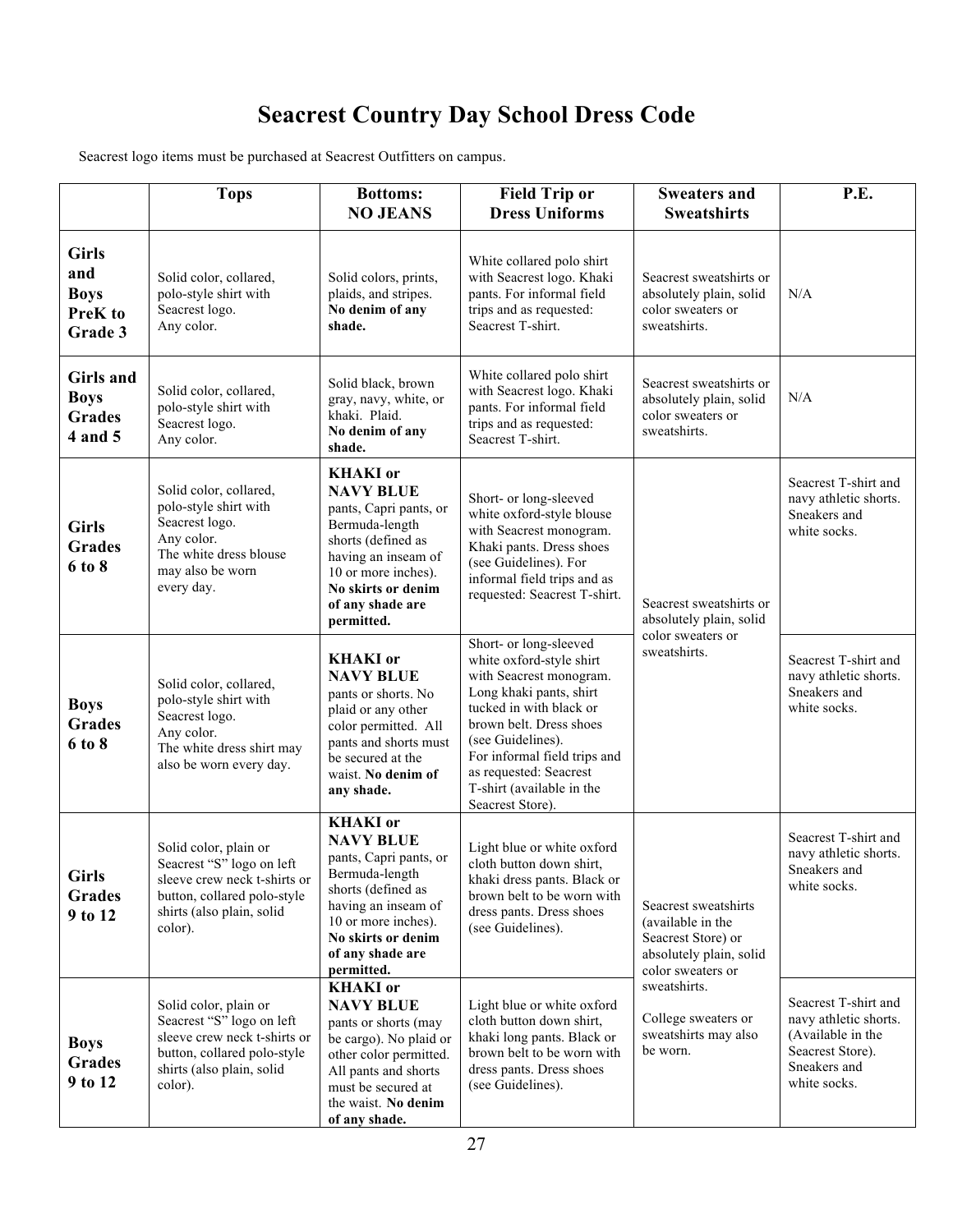# **Acceptable Use Policy for Technology**

**The Philosophy of the Seacrest Information Network:** Our educational mission is to train the leaders of the future. Our goals include the expectation that all of our students gain a love of learning while developing the skill to use their knowledge to solve creatively the problems any of them may face. Children at our school are encouraged to look into the future and determine how best to reach their personal goal while serving their community in a positive manner.

Today's technology has permeated every area of life in society. Children need to approach technology confidently, as a magnificent tool to provide avenues of knowledge and skill building. Through daily exposure to the tools available, development of thought processes conducive to creative problem solving, and cooperative work situations, our students will be ready for new and exciting technological tools as they are developed. The wonderful resources of the Internet allow children to reach far beyond their classroom walls to the learning environment present around the globe.

**Student Information Network Access:** All members of the Seacrest community have access to the Internet and information resources through classrooms, library, or computer labs. It is possible that a user may find material on the Internet that could be considered objectionable. Seacrest School attempts to restrict access to material that is inappropriate in the school environment and we have installed software to achieve that goal. But, software alone may not be entirely effective in blocking access and, therefore, we cannot guarantee that users will not gain access to inappropriate material.

The levels of access to the Internet will vary according to the educational purpose and user's age. Of course, parents may exercise the option of requesting that a child not be provided with access to the Internet.

We expect users to act responsibly in their searches, to immediately disengage from any materials that are inappropriate, and to report the situation to the faculty member or administrator in charge of the activity. Although the School cannot effectively restrict the content of information obtained by students via the Internet, obtaining material that is explicitly labeled as not intended for minors will be considered a violation of School rules. Furthermore, making public or passing on any material that is pornographic, violent in nature, or otherwise harassing is totally unacceptable and will be dealt with immediately by the appropriate administrator.

**Acceptable Uses:** Any materials or equipment used in conjunction with the information network at Seacrest is considered the property of the School and subject to examination at any time. The use of the Internet is designed for educational purposes, which are defined as those activities directly tied to curriculum-related assignments.

As users, students will have access to network storage areas, specifically configured to be used by students. Network administrators may access network storage areas (much the same as a school locker) at any time. Students' storage space is not private and should not be treated as such. The contents of the storage space, such as files or communications, may be viewed at any time to ensure the safety and integrity of the school's network.

Students in grades 3 through 12 will have passwords, which will allow them access to the school's network. This password is not to be shared with others. By sharing passwords, students violate this policy and will be subject to administrative actions as deemed necessary.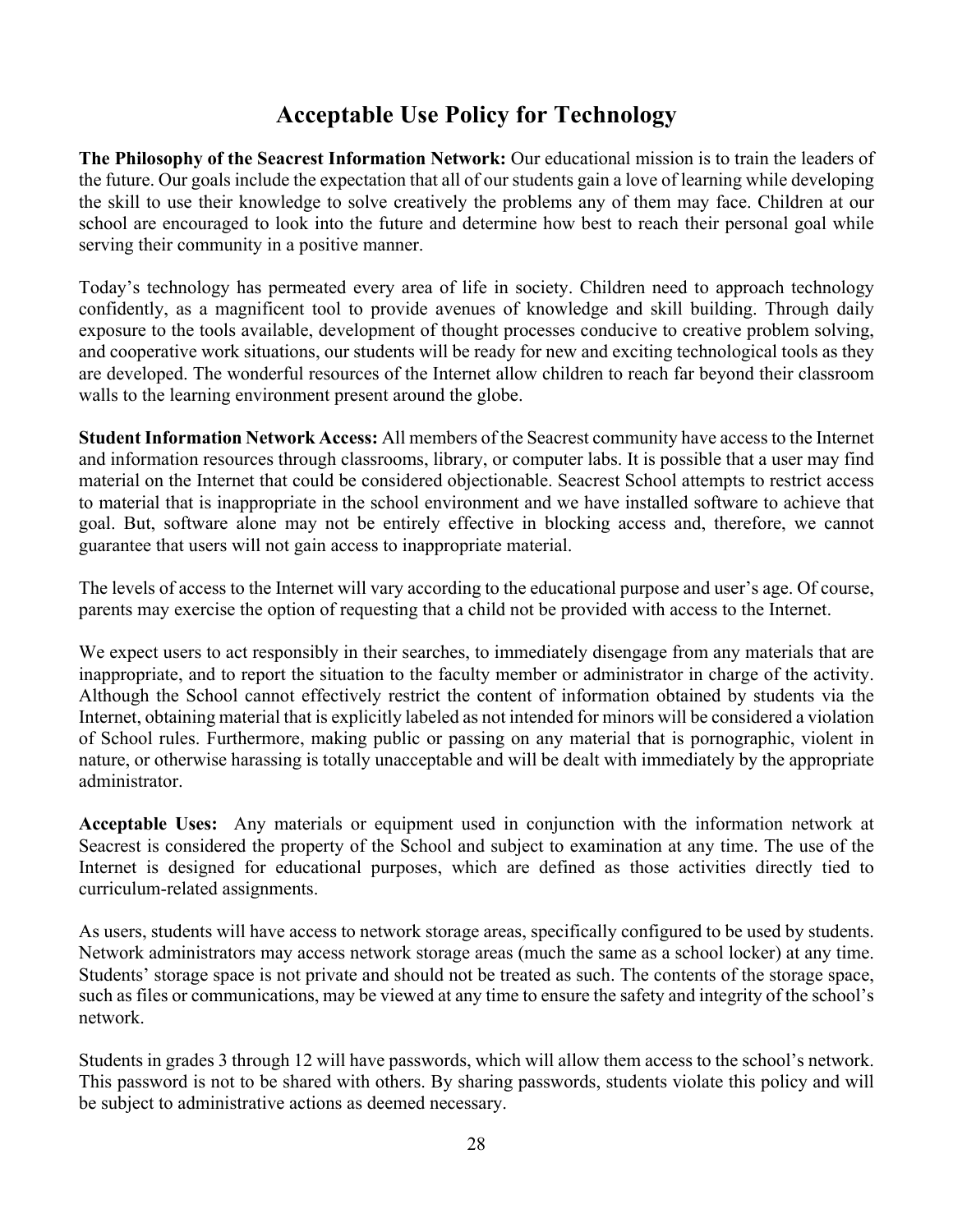Students should never give out personal information (address, telephone number, name of School, address of School, date of birth, Social Security Number, credit card number, etc.) over the Internet. Students also should not meet with someone that they have contacted online without prior parental approval. Safety is the responsibility of the parent and student. *The School is not liable in any way for irresponsible acts on the part of the student.*

**Unacceptable Uses:** Accessing the accounts and files of others is prohibited. Attempting to impair the network, to bypass restrictions set by the network administrator, or to create links to the School's web page is prohibited. Obtaining another's password or rights to another's directory or e-mail on the network is a violation of School rules as well as a form of theft. Taking advantage of a student or faculty member who inadvertently leaves a computer without logging out is not appropriate. Using someone else's password or posting a message using another's log-in name is a form of dishonesty, just as is plagiarism or lying, and will be treated as a violation, as will misuse of copyright laws, using the network for financial or commercial gain, advertising, or political lobbying. Causing congestion on the network or interfering with the work of others, such as chain letters or broadcast messages to lists or individuals.

Any other use of the Seacrest School Information Network considered unacceptable will be dealt with on an individual basis.

**Computer Care:** Members of the School community will not abuse, tamper with, or willfully damage any computer equipment, use the computer for other than appropriate work, or bring food or drink into any computer area. Any intentional acts of vandalism will result in discipline and students will be held responsible for replacement or repairs.

**Personal Responsibility:** Network access is a privilege. Users found involved in unacceptable uses of the network of Seacrest School may lose all network privileges and face disciplinary action up to dismissal from the School.

**Technology from Home and Downloads:** Students are permitted to bring USB "flash" drives, CDs, and DVDs into school. However, students are not permitted to use these materials until they have been approved by their teacher who will turn them over to the I.T. Department for a virus check. Files may be transmitted via email from home to school, or by creating a link from a Sky Drive, Google Docs, or DropBox account. Students should speak to the appropriate faculty member to confirm the email address and then submit the file as an attachment or a link to one of the above cloud resources. Students are not permitted to download any material from the Internet. This practice not only may harm the network, but also, such practices are/can be in violation of copyright laws.

**Student-owned Devices:** Students are permitted to bring in one device to use on the School's wireless network. Students must provide Seacrest with the MAC address of their wireless device. This information is required by Seacrest's I.T. Department to permit access to the wireless network and for record keeping.

**Reporting Requirements/Discipline:** Any student who accesses inappropriate material on the Internet or receives harassing, threatening, or inappropriate materials via e-mail or on the Internet must immediately report the concern to the teacher who is supervising the activity or to the Technology Coordinator so that the situation can be investigated and addressed appropriately. Students who violate any aspect of this **Acceptable Use Policy** will be subject to appropriate discipline and loss of computer or Internet privileges.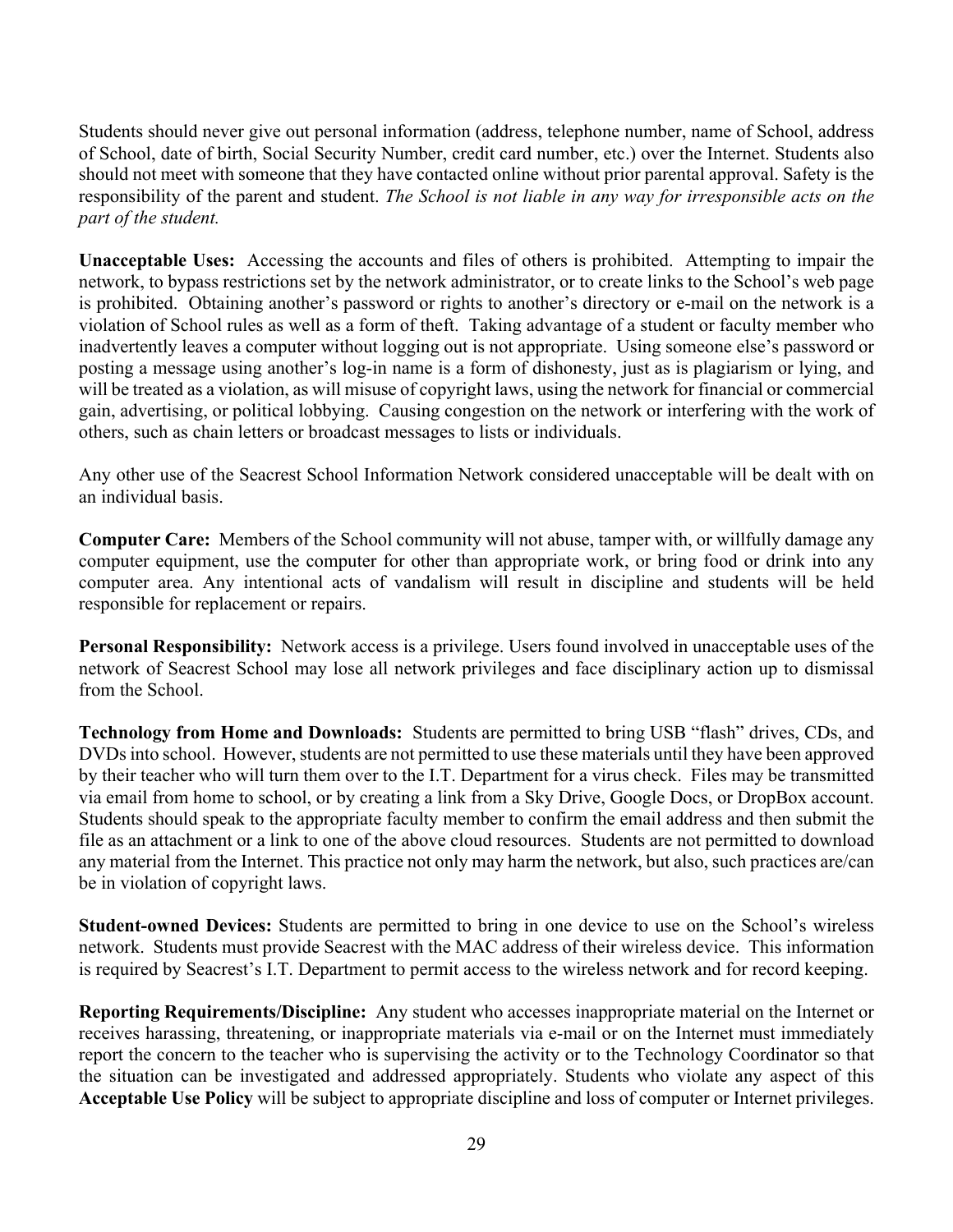**Publications of Photographs, Writing, and Art:** As with many independent schools throughout the country, Seacrest Country Day School maintains a website on the Internet. From time-to-time, Seacrest may wish to publish examples of projects and other work on the School's website. Seacrest will make every attempt not to publish the names of students or photographs where individuals can be identified. Seacrest Country Day School will attempt to honor the request of parents who do not wish a child's work and/or photograph to be shown.

**Acceptable Use Policy User Agreement:** All parents and students must sign the online **User Agreement and Parent Permission Form.** This form also serves as proof that both parent and student have read the Seacrest Country Day School Parent and Student Handbook. This form can be found online at www.seacrest.org/magnus.

#### **No student will be allowed Internet access until this permission form is signed and filed in the school office.**

The school cooperates fully with local, state, or federal officials in any investigation concerning or relating to violations of computer crime laws. Contents of e-mail and network communications are governed by the State Open Records Act; proper authorities will be given access to any content as warranted.